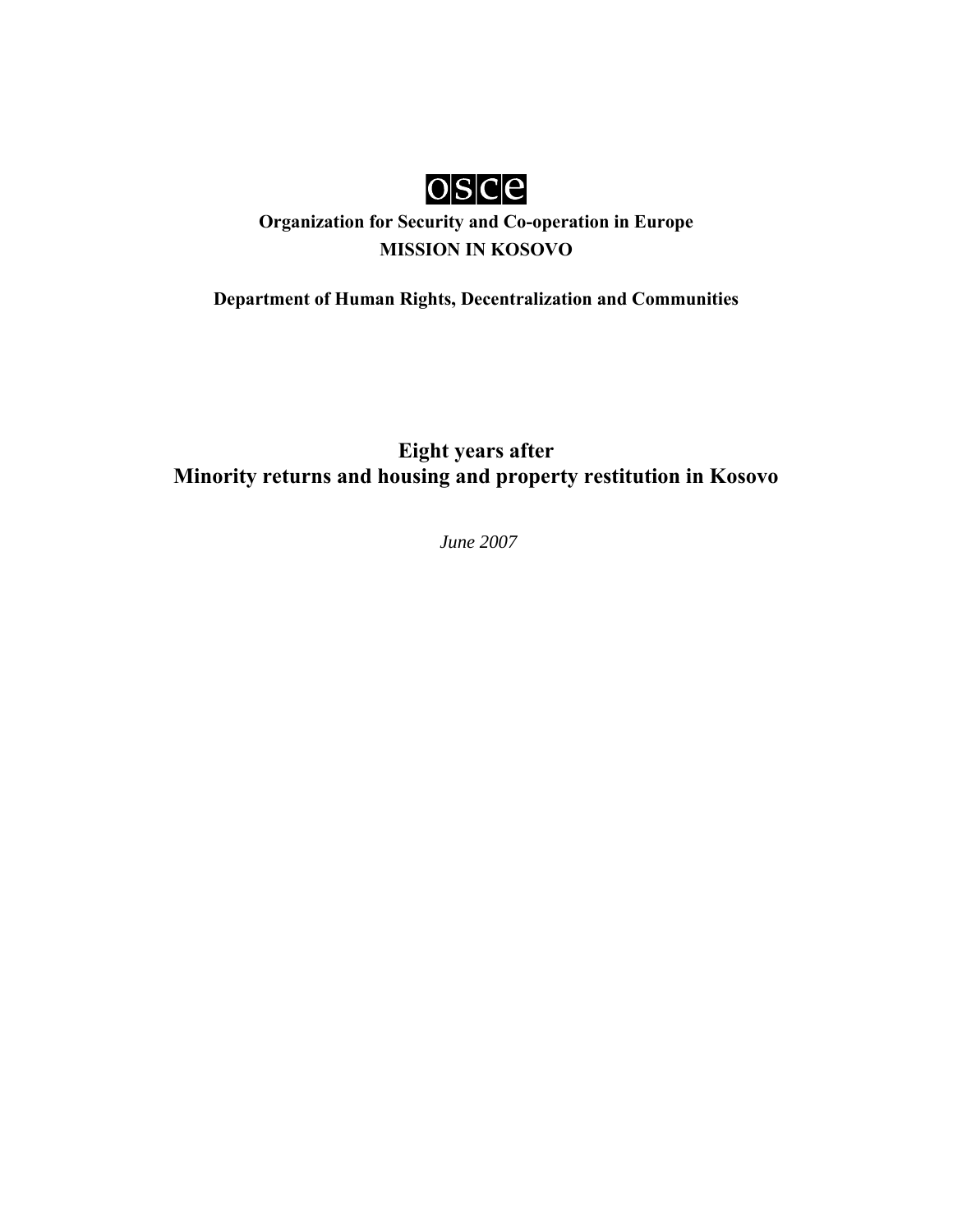# **TABLE OF CONTENTS**

| ESTABLISH, THROUGH A MEMORANDUM OF UNDERSTANDING WITH THE KOSOVO<br>PROPERTY AGENCY, AN EFFICIENT MECHANISM TO REGISTER TITLES WHENEVER<br>APPROPRIATE AFTER DECISIONS OF THE PROPERTY CLAIMS COMMISSION 9<br>STRENGTHEN, IN CO-ORDINATION WITH UNHCR, KPA AND MUNICIPAL<br>AUTHORITIES, EXISTING MECHANISMS TO ENSURE THAT EMPTY RECONSTRUCTED<br>PROPERTIES, RESIDENTIAL PROPERTIES SUBJECT TO LAWFUL EVICTIONS AND OTHER<br><b>IMMOVABLE PROPERTY BELONGING TO VULNERABLE GROUPS IS ADEQUATELY</b><br>TO THE UNMIK/OFFICE OF COMMUNITIES, RETURNS AND MINORITIES  11<br>1. INTRODUCTION: THE RIGHTS OF DISPLACED PERSONS AND REFUGEES TO RETURN<br>F) MUNICIPAL RETURNS STRATEGIES AND MUNICIPAL DEVELOPMENT PLANS  22<br>H) ACCESS TO HOUSING OF DISPLACED PERSONS IN THEIR CURRENT PLACE OF |  |
|--------------------------------------------------------------------------------------------------------------------------------------------------------------------------------------------------------------------------------------------------------------------------------------------------------------------------------------------------------------------------------------------------------------------------------------------------------------------------------------------------------------------------------------------------------------------------------------------------------------------------------------------------------------------------------------------------------------------------------------------------------------------------------------------------|--|
|                                                                                                                                                                                                                                                                                                                                                                                                                                                                                                                                                                                                                                                                                                                                                                                                  |  |
|                                                                                                                                                                                                                                                                                                                                                                                                                                                                                                                                                                                                                                                                                                                                                                                                  |  |
|                                                                                                                                                                                                                                                                                                                                                                                                                                                                                                                                                                                                                                                                                                                                                                                                  |  |
|                                                                                                                                                                                                                                                                                                                                                                                                                                                                                                                                                                                                                                                                                                                                                                                                  |  |
|                                                                                                                                                                                                                                                                                                                                                                                                                                                                                                                                                                                                                                                                                                                                                                                                  |  |
|                                                                                                                                                                                                                                                                                                                                                                                                                                                                                                                                                                                                                                                                                                                                                                                                  |  |
|                                                                                                                                                                                                                                                                                                                                                                                                                                                                                                                                                                                                                                                                                                                                                                                                  |  |
|                                                                                                                                                                                                                                                                                                                                                                                                                                                                                                                                                                                                                                                                                                                                                                                                  |  |
|                                                                                                                                                                                                                                                                                                                                                                                                                                                                                                                                                                                                                                                                                                                                                                                                  |  |
|                                                                                                                                                                                                                                                                                                                                                                                                                                                                                                                                                                                                                                                                                                                                                                                                  |  |
|                                                                                                                                                                                                                                                                                                                                                                                                                                                                                                                                                                                                                                                                                                                                                                                                  |  |
|                                                                                                                                                                                                                                                                                                                                                                                                                                                                                                                                                                                                                                                                                                                                                                                                  |  |
|                                                                                                                                                                                                                                                                                                                                                                                                                                                                                                                                                                                                                                                                                                                                                                                                  |  |
|                                                                                                                                                                                                                                                                                                                                                                                                                                                                                                                                                                                                                                                                                                                                                                                                  |  |
|                                                                                                                                                                                                                                                                                                                                                                                                                                                                                                                                                                                                                                                                                                                                                                                                  |  |
|                                                                                                                                                                                                                                                                                                                                                                                                                                                                                                                                                                                                                                                                                                                                                                                                  |  |
|                                                                                                                                                                                                                                                                                                                                                                                                                                                                                                                                                                                                                                                                                                                                                                                                  |  |
|                                                                                                                                                                                                                                                                                                                                                                                                                                                                                                                                                                                                                                                                                                                                                                                                  |  |
|                                                                                                                                                                                                                                                                                                                                                                                                                                                                                                                                                                                                                                                                                                                                                                                                  |  |
|                                                                                                                                                                                                                                                                                                                                                                                                                                                                                                                                                                                                                                                                                                                                                                                                  |  |
|                                                                                                                                                                                                                                                                                                                                                                                                                                                                                                                                                                                                                                                                                                                                                                                                  |  |
|                                                                                                                                                                                                                                                                                                                                                                                                                                                                                                                                                                                                                                                                                                                                                                                                  |  |
|                                                                                                                                                                                                                                                                                                                                                                                                                                                                                                                                                                                                                                                                                                                                                                                                  |  |
|                                                                                                                                                                                                                                                                                                                                                                                                                                                                                                                                                                                                                                                                                                                                                                                                  |  |
|                                                                                                                                                                                                                                                                                                                                                                                                                                                                                                                                                                                                                                                                                                                                                                                                  |  |
|                                                                                                                                                                                                                                                                                                                                                                                                                                                                                                                                                                                                                                                                                                                                                                                                  |  |
|                                                                                                                                                                                                                                                                                                                                                                                                                                                                                                                                                                                                                                                                                                                                                                                                  |  |
|                                                                                                                                                                                                                                                                                                                                                                                                                                                                                                                                                                                                                                                                                                                                                                                                  |  |
|                                                                                                                                                                                                                                                                                                                                                                                                                                                                                                                                                                                                                                                                                                                                                                                                  |  |
|                                                                                                                                                                                                                                                                                                                                                                                                                                                                                                                                                                                                                                                                                                                                                                                                  |  |
|                                                                                                                                                                                                                                                                                                                                                                                                                                                                                                                                                                                                                                                                                                                                                                                                  |  |
|                                                                                                                                                                                                                                                                                                                                                                                                                                                                                                                                                                                                                                                                                                                                                                                                  |  |
|                                                                                                                                                                                                                                                                                                                                                                                                                                                                                                                                                                                                                                                                                                                                                                                                  |  |
|                                                                                                                                                                                                                                                                                                                                                                                                                                                                                                                                                                                                                                                                                                                                                                                                  |  |
|                                                                                                                                                                                                                                                                                                                                                                                                                                                                                                                                                                                                                                                                                                                                                                                                  |  |
|                                                                                                                                                                                                                                                                                                                                                                                                                                                                                                                                                                                                                                                                                                                                                                                                  |  |
|                                                                                                                                                                                                                                                                                                                                                                                                                                                                                                                                                                                                                                                                                                                                                                                                  |  |
|                                                                                                                                                                                                                                                                                                                                                                                                                                                                                                                                                                                                                                                                                                                                                                                                  |  |
|                                                                                                                                                                                                                                                                                                                                                                                                                                                                                                                                                                                                                                                                                                                                                                                                  |  |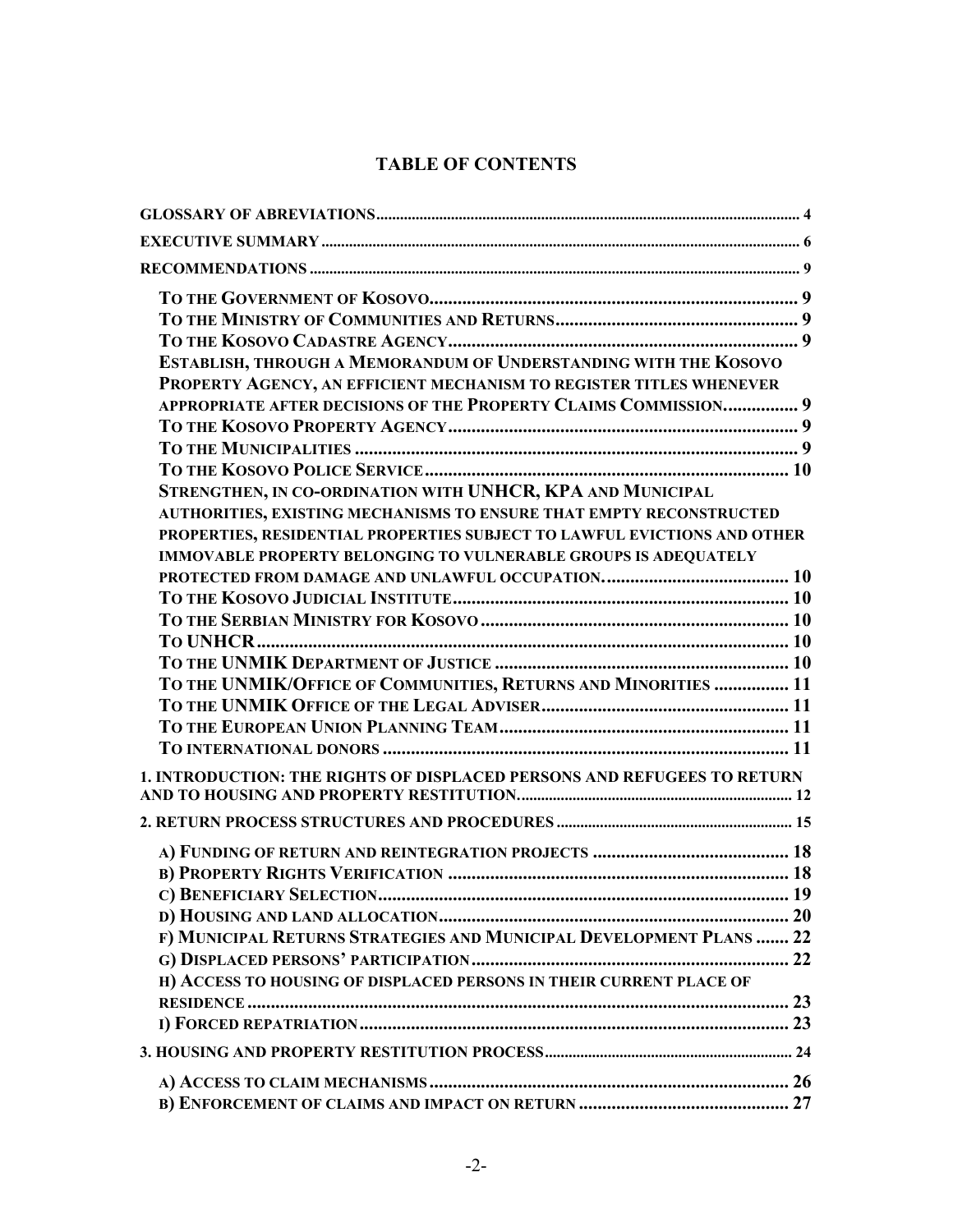| <b>4. CLAIMS FOR CONFLICT-RELATED DAMAGE SUSPENDED IN 2004 AND OTHER</b> |  |
|--------------------------------------------------------------------------|--|
| A) THE CLAIMS AGAINST UNMIK, KFOR, PISG AND INDIVIDUALS SUSPENDED IN     |  |
|                                                                          |  |
|                                                                          |  |
|                                                                          |  |
| D) LACK OF EFFECTIVE PROTECTION OF PROPERTIES BELONGING TO MINORITIES    |  |
|                                                                          |  |
|                                                                          |  |
|                                                                          |  |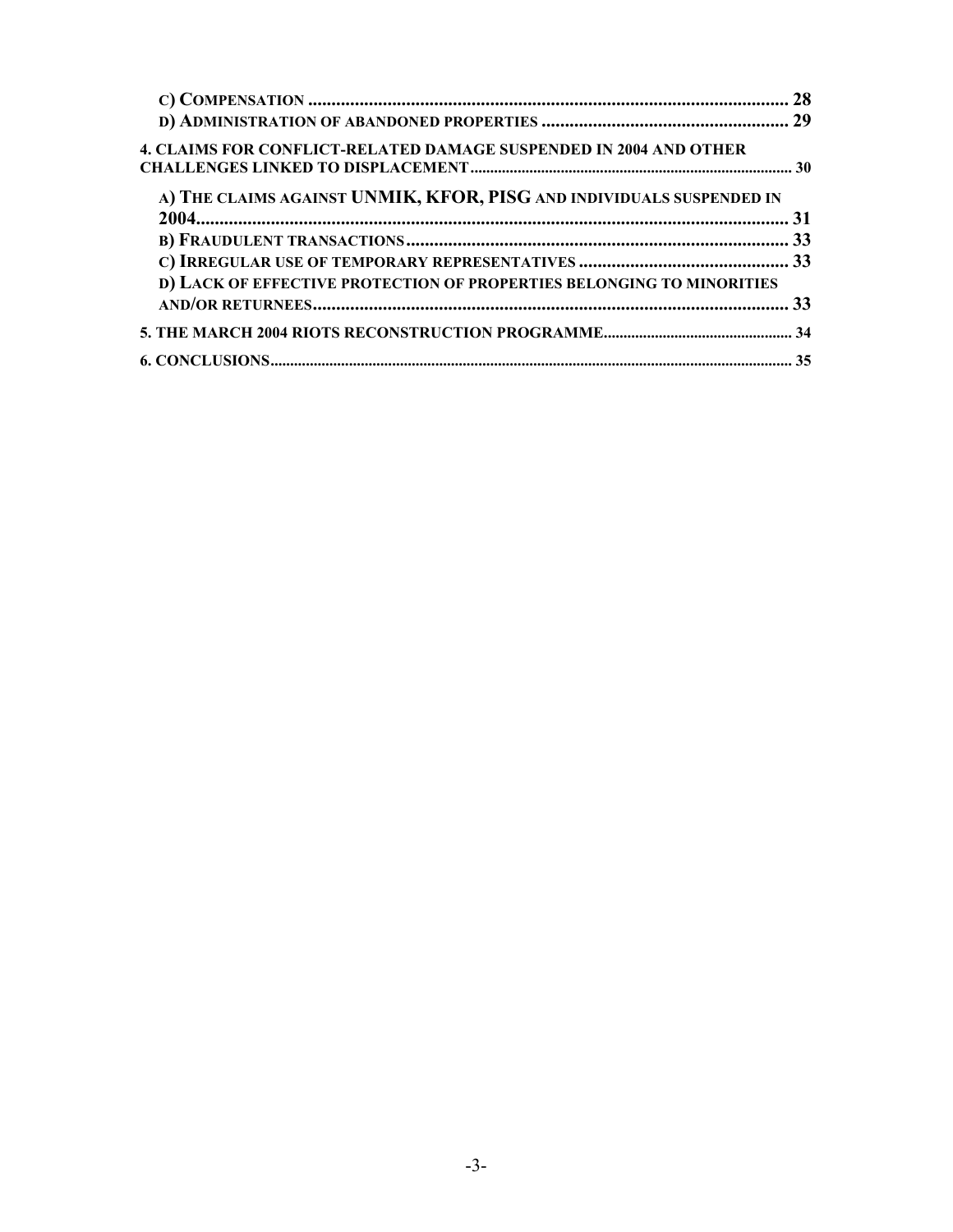# <span id="page-3-0"></span>**GLOSSARY OF ABREVIATIONS**

| <b>ASB</b>   | Arbeiter-Samariter-Bund                                 |
|--------------|---------------------------------------------------------|
| <b>CCK</b>   | Coordination Center for Kosovo                          |
| <b>CEO</b>   | <b>Chief Executive Officer</b>                          |
| <b>CIMC</b>  | Central Inter-ministerial Commission for Reconstruction |
| <b>COCG</b>  | Communities' Outreach and Communication Group           |
| <b>CRM</b>   | <b>Central Review Mechanism</b>                         |
| <b>DoJ</b>   | Department of Justice                                   |
| <b>ECHR</b>  | European Convention on Human Rights                     |
| <b>EUPT</b>  | European Union Planning Team                            |
| <b>HPCC</b>  | Housing & Property Claims Commission                    |
| <b>HPD</b>   | Housing and Property Directorate                        |
| <b>ICCPR</b> | International Covenant on Civil and Political Rights    |
| <b>IDP</b>   | <b>Internally Displaced Persons</b>                     |
| <b>KFOR</b>  | Kosovo Force                                            |
| <b>KPA</b>   | Kosovo Property Agency                                  |
| <b>KPC</b>   | <b>Kosovo Protection Corps</b>                          |
| <b>KPCC</b>  | Kosovo Property Claims Commission                       |
| <b>MAP</b>   | Municipal Assembly President                            |
| <b>MCR</b>   | Ministry of Communities and Returns                     |
| <b>MDP</b>   | Municipal Development Plans                             |
| <b>MHC</b>   | Municipal Housing Committees                            |
| <b>MR</b>    | Municipal Representative                                |
| <b>MRO</b>   | Municipal Returns Officer                               |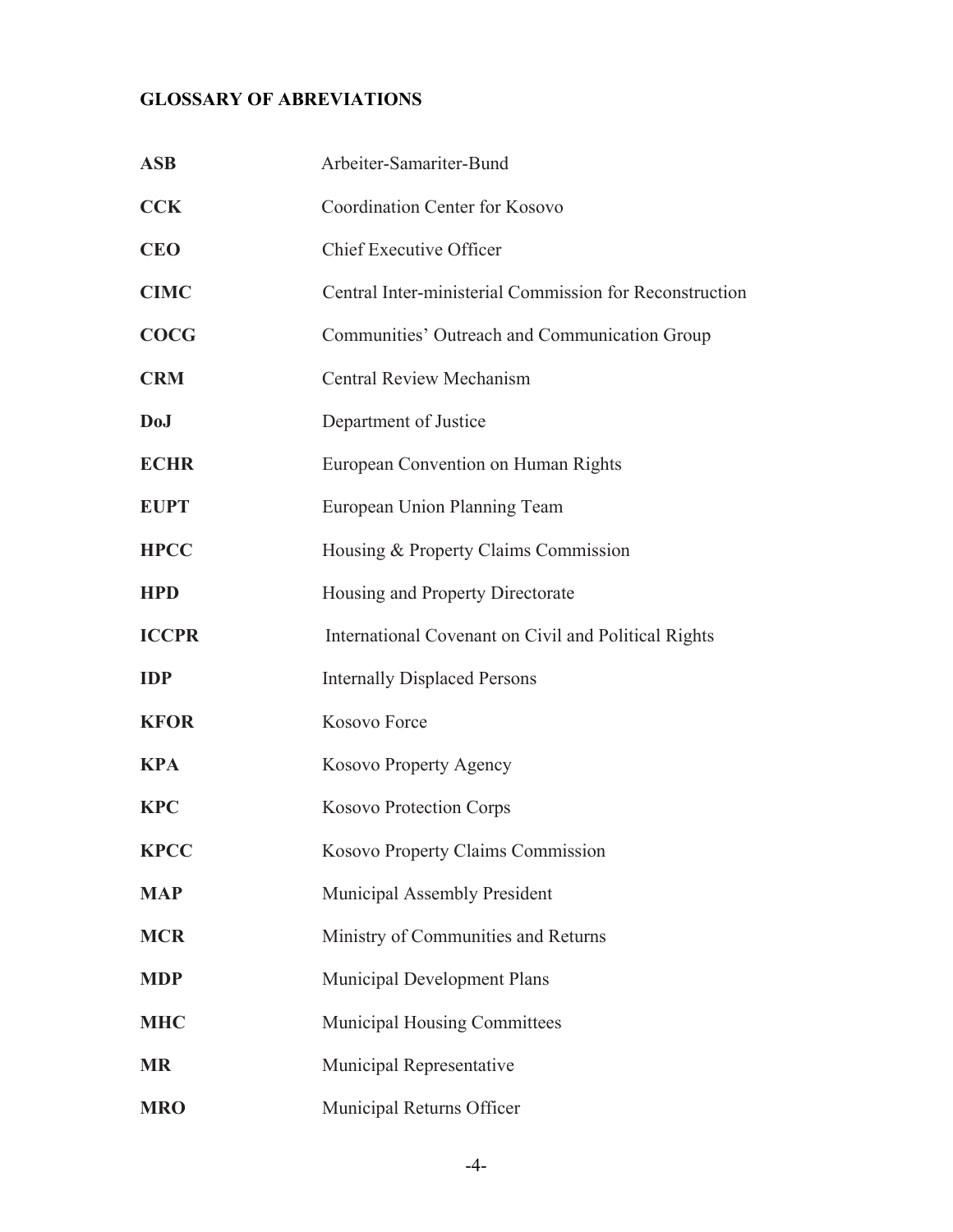| <b>MRS</b>        | Municipal Return Strategies                              |
|-------------------|----------------------------------------------------------|
| <b>MWG</b>        | Municipal Working Group                                  |
| <b>NATO</b>       | North Atlantic Treaty Organization                       |
| <b>NGO</b>        | Non Governmental Organization                            |
| <b>UNMIK OCRM</b> | UNMIK Office of Communities, Return and Minority Affairs |
| <b>UNMIK OLA</b>  | <b>UNMIK Office of Legal Adviser</b>                     |
| <b>OSCE</b>       | Organization for Security and Co-operation in Europe     |
| <b>PISG</b>       | Provisional Institutions of Self-Government              |
| <b>SRSG</b>       | Special Representative of the Secretary-General          |
| <b>TPA</b>        | Tri-Partite Agreement                                    |
| TF                | <b>Task Force</b>                                        |
| <b>UDHR</b>       | Universal Declaration on Human Rights                    |
| <b>UNDP</b>       | <b>United Nations Development Program</b>                |
| <b>UNHCR</b>      | United Nations High Commissioner for Refugees            |
| <b>UNMIK</b>      | United Nations Interim Administration Mission in Kosovo  |
| <b>UNOSEK</b>     | United Nations Office of the Special Envoy to Kosovo     |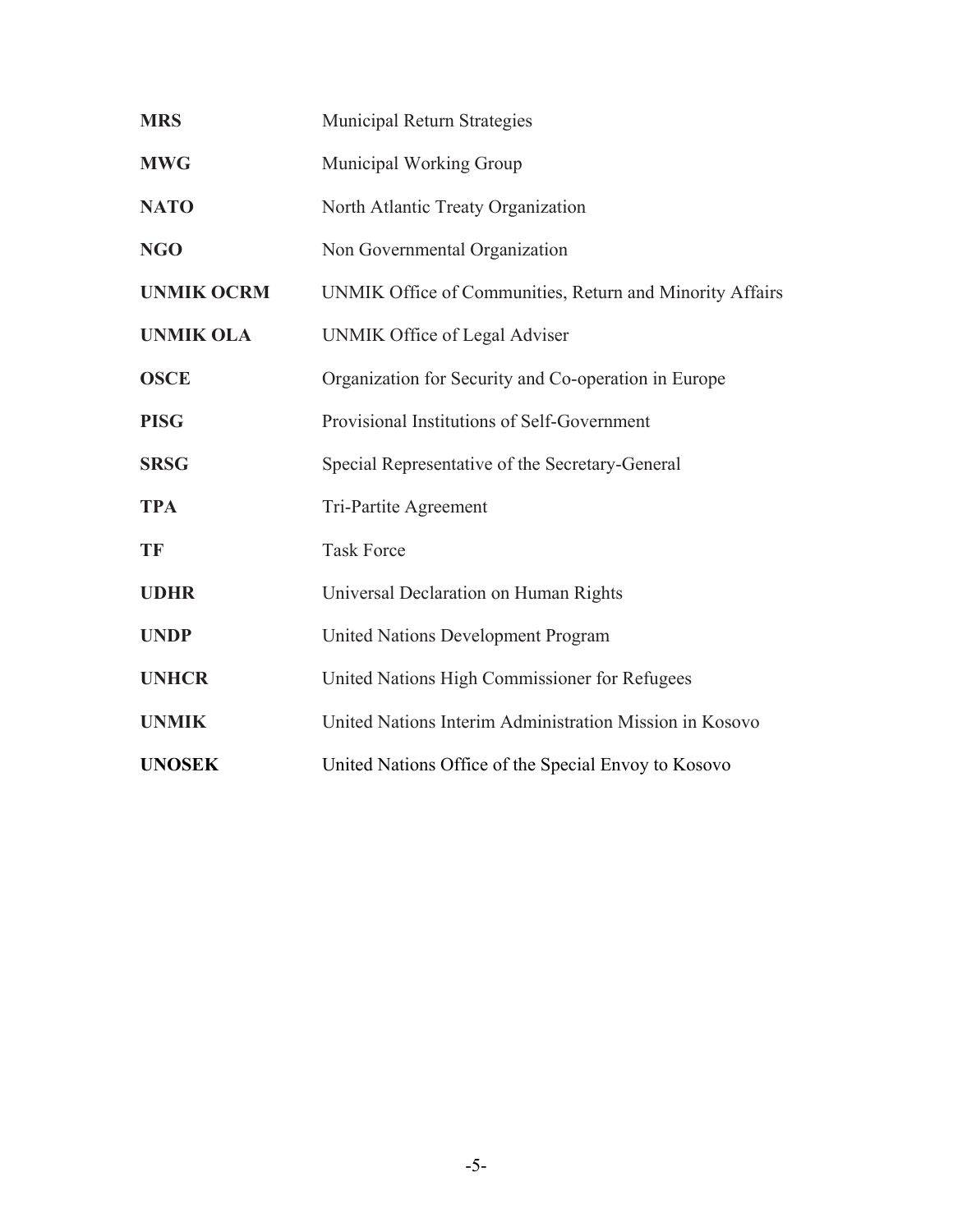### <span id="page-5-0"></span>**EXECUTIVE SUMMARY**

Housing and property restitution and returns of displaced persons after a conflict are separate but interrelated and interdependent processes that require a strategic planning, involving all stakeholders in order to be successful. Housing and property restitution, combined with security safeguards and providing socio-economic development opportunities are pre-requisite for the sustainable return and reintegration of displaced persons and refugees.

The rights of refugees and displaced persons to return and to housing and property restitution are internationally recognized standards. The right of displaced persons and refugees to return and its implications with regard to the right to property and to an effective remedy have been most recently articulated in the "Principles on Housing and Property Restitution for Refugees and Displaced Persons", adopted by the UN Sub-Commission on the Promotion and Protection of Human Rights in 2005. These principles were developed in order to consolidate the existing standards and to ensure consistency of the response of the international community to housing and property restitution challenges in post-conflict societies.

In Kosovo, minority returns have been scarce despite the development of comprehensive returns mechanisms and strategies by the international community and the PISG. The fact that returns remain a priority eight years after the conflict reflects the reality that all mechanisms and strategies developed were not successful in providing adequate protection of the rights of returnees.

The commitment to ensure voluntary minority returns is therefore reaffirmed in the recent comprehensive proposal for a status settlement in Kosovo. Most recently, the Council of Europe has highlighted the importance of this objective to the UNMIK Special Representative of the Secretary General.

The reasons for the insufficient number of minority returns in Kosovo are manifold. Some of the main findings in this report that show the scale of the problem are as follows:

- In June 2007, 10,405 residential properties belonging to currently displaced persons remain destroyed; $\frac{1}{1}$  $\frac{1}{1}$  $\frac{1}{1}$
- As of June 2007, the Kosovo Property Agency (KPA), successor of the Housing and Property Directorate (HPD), has received more than 23,629 claims over residential, agricultural and commercial private property;
- More than 20,000 claims requesting compensation for war related damage are currently suspended and pending an adequate solution;
- Thousands of individuals remain displaced since the 1999 conflict within and outside of Kosovo - some as a result of the March 2004 riots- and have not, for various reasons, chosen to return to their homes and to recover their possessions.<sup>[2](#page-5-2)</sup>

<span id="page-5-2"></span><span id="page-5-1"></span><sup>1</sup> <sup>1</sup> Source: Housing and Property Directorate Website. This figure leads to estimates of remaining displaced population lower than the CCK and UNHCR estimates and closer to the calculations of the European Stability Initiative.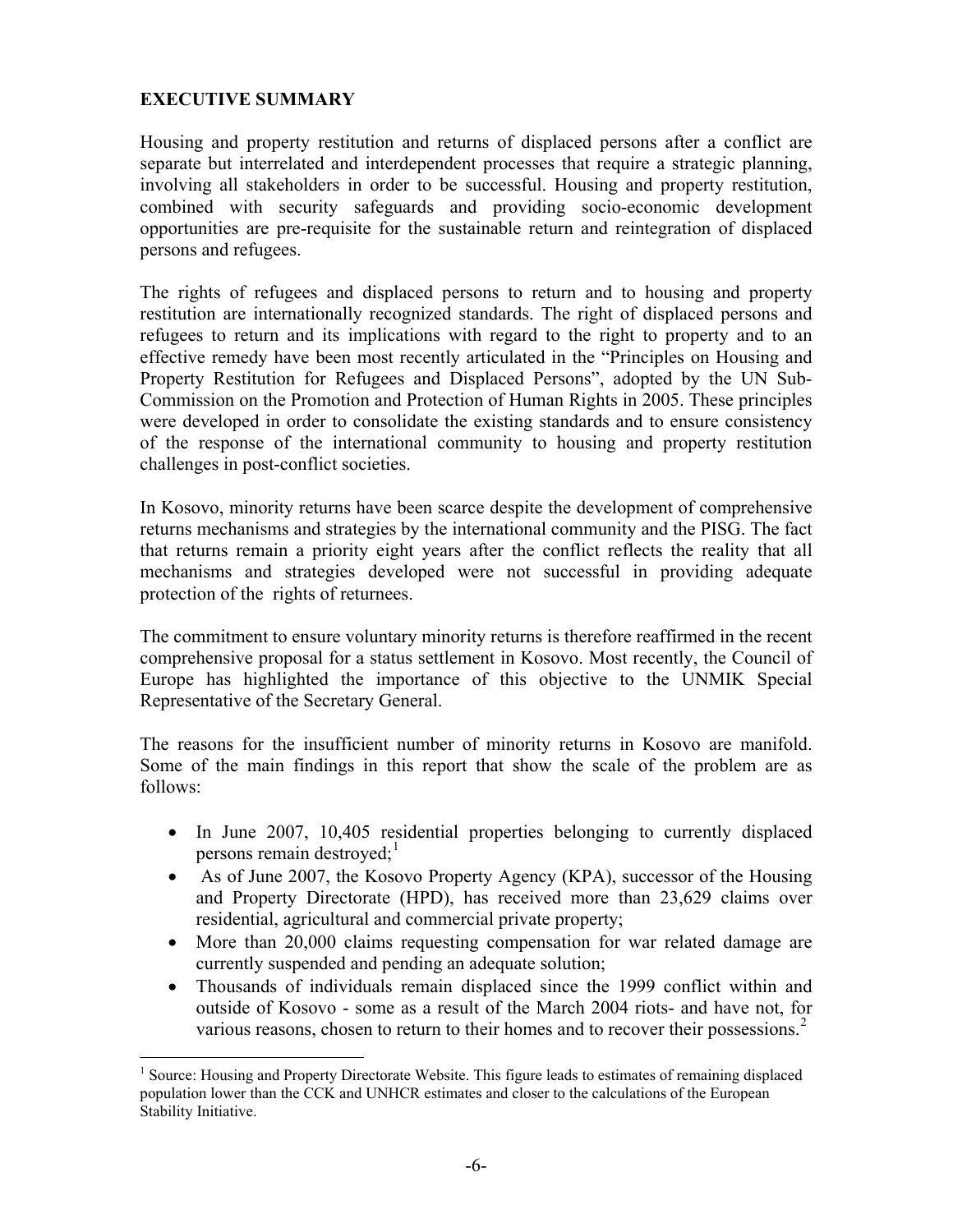Many displaced persons and refugees have began a new life elsewhere and do not intend to return to their places of origin. Some have sold their properties. Many live in poor housing conditions in other areas of Kosovo or in Serbia proper.

Through its monitoring activities and field presence in Kosovo, the Organization for Security and Co-operation in Europe (OSCE) has assessed the practical realization of the housing and property restitution and return process in Kosovo.

This report analyzes in depth the development of the new returns structures, the housing and property restitution process, the resolution of claims related to conflict damage and other relevant challenges to the protection of displaced persons' rights. The March 2004 Riots Reconstruction Program, responding to the crisis which temporarily halted returns and housing and property restitution, is also analyzed.

The assessment focuses on voluntary returns and reintegration and does not assess in depth the challenges resulting from the increased numbers of forced repatriations to Kosovo, nor the situation of asylum seekers and refugees. It also does not comprehensively address all challenges to the protection of the rights of displaced persons and refugees and does not fully address the issues of interference with human rights of the persons currently occupying the housing, land or property of displaced persons and refugees.

For the purposes of this report, the OSCE uses the UN Principles on Housing and Property Restitution for Refugees and Displaced Persons (the "Pinheiro Principles") as an analytical tool.<sup>[3](#page-6-0)</sup>

The OSCE has identified various areas that need further attention. As for the implementation of the structural reforms in the returns process, the areas of concern are as follows:

- Funding of returns projects;
- property rights safeguards in returns projects;
- guidance on procedures for housing and land allocation;
- integration of returns and displaced persons protection in the municipal development plans;
- effective displaced persons' participation; and
- measures to improve housing of displaced persons where they currently live.

Furthermore, the OSCE has identified a number of concerns with regards to the protection of displaced persons and refugees' rights such as:

 $\frac{1}{2}$ <sup>2</sup> The Co-ordination Centre for Kosovo and Metohjia sources list up to 242,381 persons belonging to Kosovo Serb and Kosovo RAE communities who are displaced within and outside Kosovo. Source CCK Website (http://www.kc.gov.yu/D-ENGLISH/dokumenti-eng/program-povratka-eng.html) accessed on 31 January 2007. The NGO European Stability Initiative (ESI) considers that two thirds of the pre-war Kosovo Serb population remain in Kosovo and estimates the displacement figures outside Kosovo to be 65,000 and the figures of Kosovo Serbs living in Kosovo to be 130,000.

<span id="page-6-0"></span><sup>&</sup>lt;sup>3</sup> These principles were formally endorsed by the United Nations Sub-commission on the Promotion and Protection of Human Rights on the 11 August 2005. (Principles on Housing and Property Restitution for Refugees and Displaced Persons. E/CN.4/Sub.2/2005/17)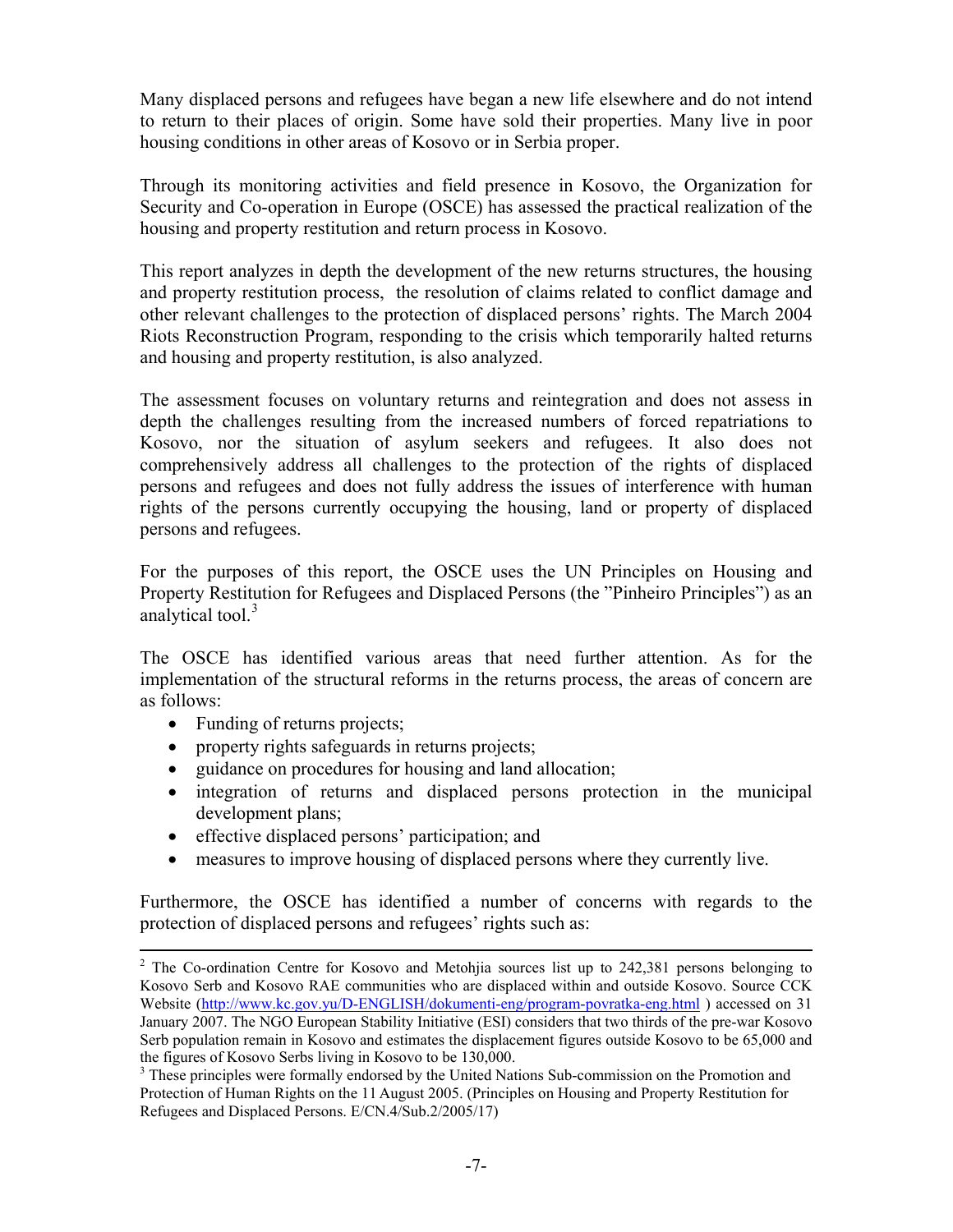- Existence of an unresolved caseload of compensation claims;
- Lack of effective responses to fraudulent transactions;
- Irregular use of temporary representatives in courts;
- Lack of effective protection of empty reconstructed properties.

With regard to the Kosovo Property Agency's (KPA) mandate, the main challenges are related to the implementation of the decisions of the Kosovo Property Claims Commission (KPCC). It is important, thus, to ensure that subsidiary legislation is adopted and that important ongoing initiatives, such as the rental scheme, are adequately implemented. Providing the possibility of land administration as a remedy for successful claimants creates opportunities for both local rural economic development and regular income to displaced persons' provision. Co-ordination of the activities of KPA and return structures would help the return process in practice (for example through mass implementation of decisions related to specific areas).<sup>[4](#page-7-0)</sup>

The OSCE believes that the housing, land and property rights aspects of the comprehensive strategy developed by UN and the PISG need to be strengthened and prioritised in the context of the status transition and to become an integral part of the status implementation process. This will help prevent future displacement and allow for better living conditions for displaced persons.

<span id="page-7-0"></span><sup>&</sup>lt;sup>4</sup> See "An Evaluation of the Housing and Property Directorate in Kosovo", by Bjorn Vagle and Fernando de Medina, Nordem Report 12/2006, page 107.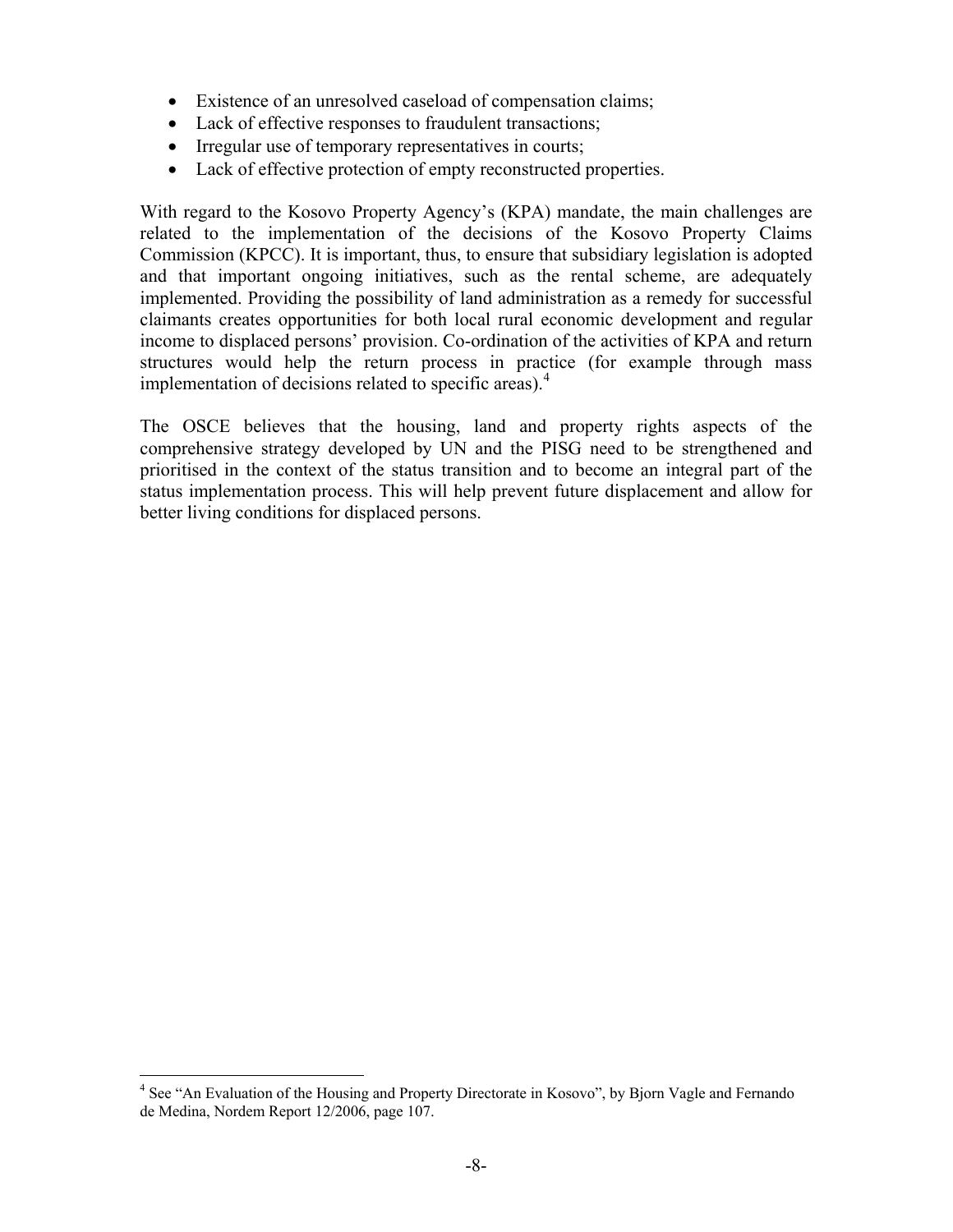### <span id="page-8-0"></span>**RECOMMENDATIONS**

#### **To the Government of Kosovo**

Develop a Strategy and an Action Plan on Returns, Reintegration, Housing and Property Restitution consistent with its overall Human Rights Strategy.

Implement, as appropriate, the Protocol on Voluntary and Sustainable Returns, in cooperation with UNMIK and the Republic of Serbia.

Ensure the functioning and access to the March 2004 Reconstruction Programme claims panel.

### **To the Ministry of Communities and Returns**

Guide the Municipalities in the development and implementation of effective Municipal Returns Strategies and their incorporation in Municipal Development Plans.

Assess possibilities for the protection of empty reconstructed properties, including administration by relevant bodies.

Finalise the establishment of the IDP database and produce regular statistic reports on displacement.

### **To the Kosovo Cadastre Agency**

Establish, through a Memorandum of Understanding with the Kosovo Property Agency, an efficient mechanism to register titles whenever appropriate after decisions of the Property Claims Commission.

#### **To the Kosovo Property Agency**

Increase outreach efforts to explain the remedies offered by the KPA to displaced property right holders in co-operation with all relevant stakeholders.

Ensure that the implementation of the rental scheme is effectively expanded to all properties under its administration.

Ensure, in co-operation with UNHCR and the OSCE, that Municipal Return Officers are fully informed of the KPA process in order to support returns and reintegration.

#### **To the Municipalities**

Ensure that displaced persons are adequately notified of any administrative action affecting their property rights and provided with effective remedial venues against them.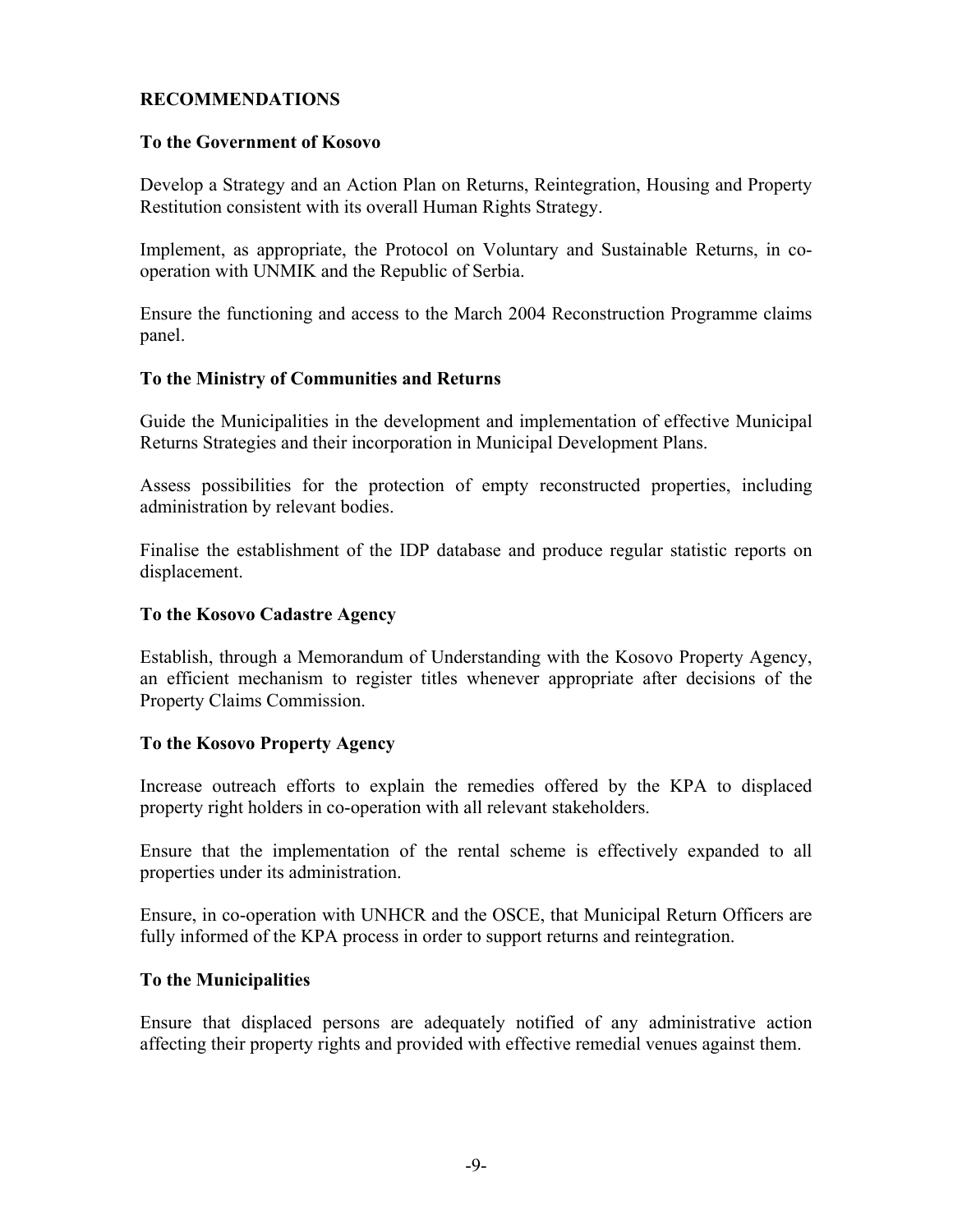<span id="page-9-0"></span>Ensure the development of effective Municipal Returns Strategies that take into account the needs of displaced persons within the Municipality as well as possible forced repatriations and integrate them in the Municipal Development Plans.

Assess land and housing needs of displaced persons within the Municipality and incorporate them into municipal housing strategies.

In co-operation with UNMIK or successor body, facilitate access to land when necessary for the implementation of returns and reintegration projects.

Co-ordinate through Municipal Returns Officers with the KPA at the local level to ensure that displaced persons and returnees are aware of the remedies provided by the agency.

### **To the Kosovo Police Service**

Strengthen, in co-ordination with UNHCR, KPA and Municipal authorities, existing mechanisms to ensure that empty reconstructed properties, residential properties subject to lawful evictions and other immovable property belonging to vulnerable groups is adequately protected from damage and unlawful occupation.

### **To the Kosovo Judicial Institute**

Ensure regular training to the courts on the different aspects of the mandate of the Kosovo Property Agency over conflict-related property claims, including on the implications of the final binding force of HPCC decisions.

### **To the Serbian Ministry for Kosovo**

Participate in the returns structure so as to ensure that all projects funded by the Coordination Center for Kosovo (CCK) follow the guidelines and principles reflected in the revised Manual for Sustainable Returns.

Help ensure the return of cadastral and judicial records originating or pertaining to Kosovo which are currently located in Serbia proper.

### **To UNHCR**

Integrate housing and property rights protection considerations, such as transparent and non-discriminatory beneficiary selection and property rights verification procedures, into its capacity building program on returns.

Ensure municipal authorities access to statistics on displacement and returns.

### **To the UNMIK Department of Justice**

Develop a proposal together with other stakeholders to expeditiously adjudicate the property related cases filed by Kosovo Serbs against KFOR, UNMIK, Municipalities and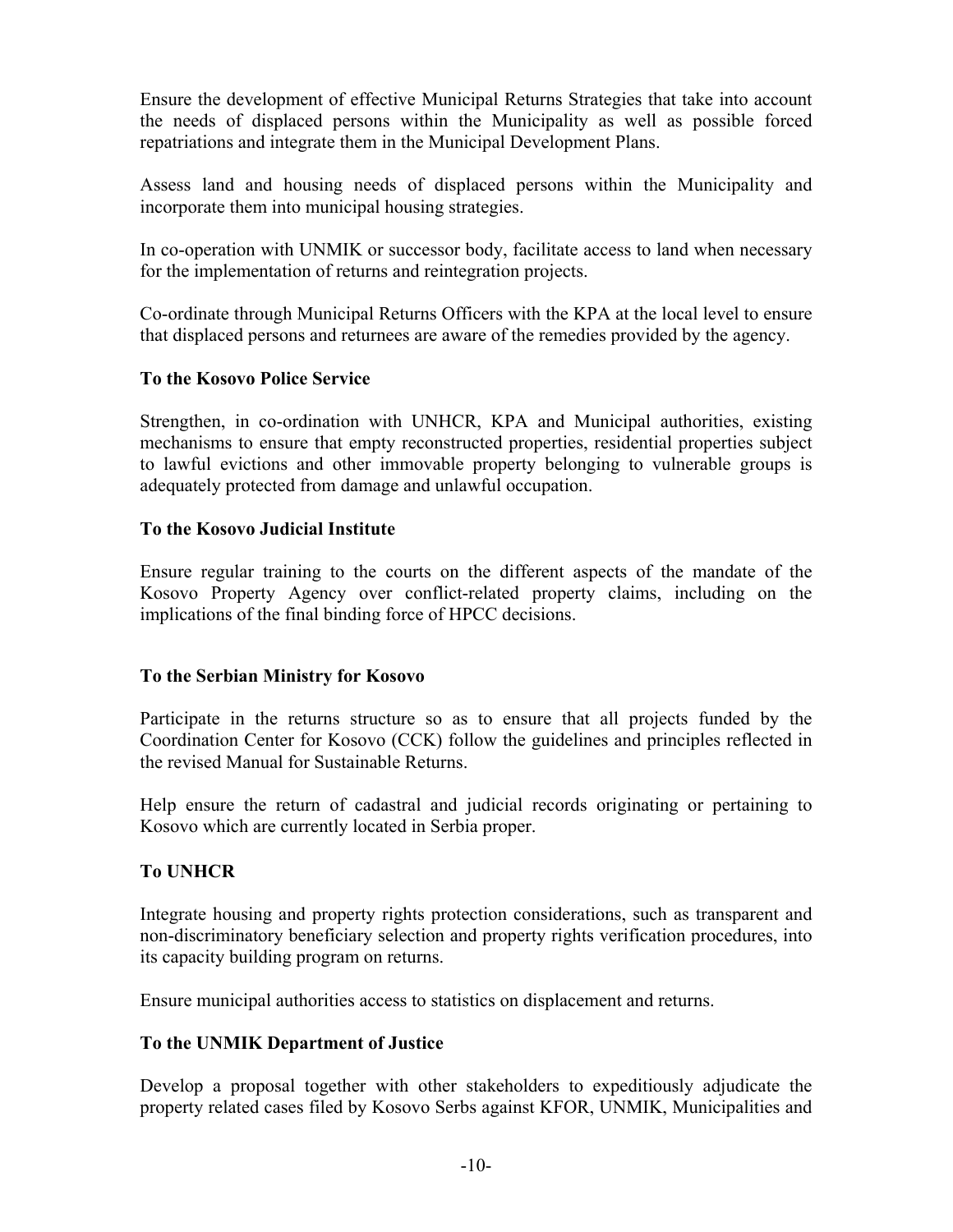<span id="page-10-0"></span>individuals suspended in 2004 (and related cases), including assistance to courts and judges and elimination of legal impediments.

Revise and streamline procedures for the prevention of fraudulent transfers, such as the verification of letters of authorisation issued in Serbia proper.

### **To the UNMIK/Office of Communities, Returns and Minorities**

In co-operation with the Ministry on Communities and Returns guide the MWGs on procedures for the allocation of land and housing to displaced persons in return and reintegration projects.

### **To the UNMIK Office of the Legal Adviser**

Expedite the development of the legislation necessary for the full implementation of the Kosovo Property Agency mandate, including outstanding legislation regulating compensation for the implementation of residential property claims.

### **To the European Union Planning Team**

Take into account the need for a co-ordinated strategy on housing and property restitution and return and reintegration into the EU plans for a Mission in Kosovo.

### **To international donors**

Assess possibilities for funding reconstruction of the outstanding minority destroyed properties as well as opportunities for integration in connexion with the implementation of the KPA mandate (i.e., land administration).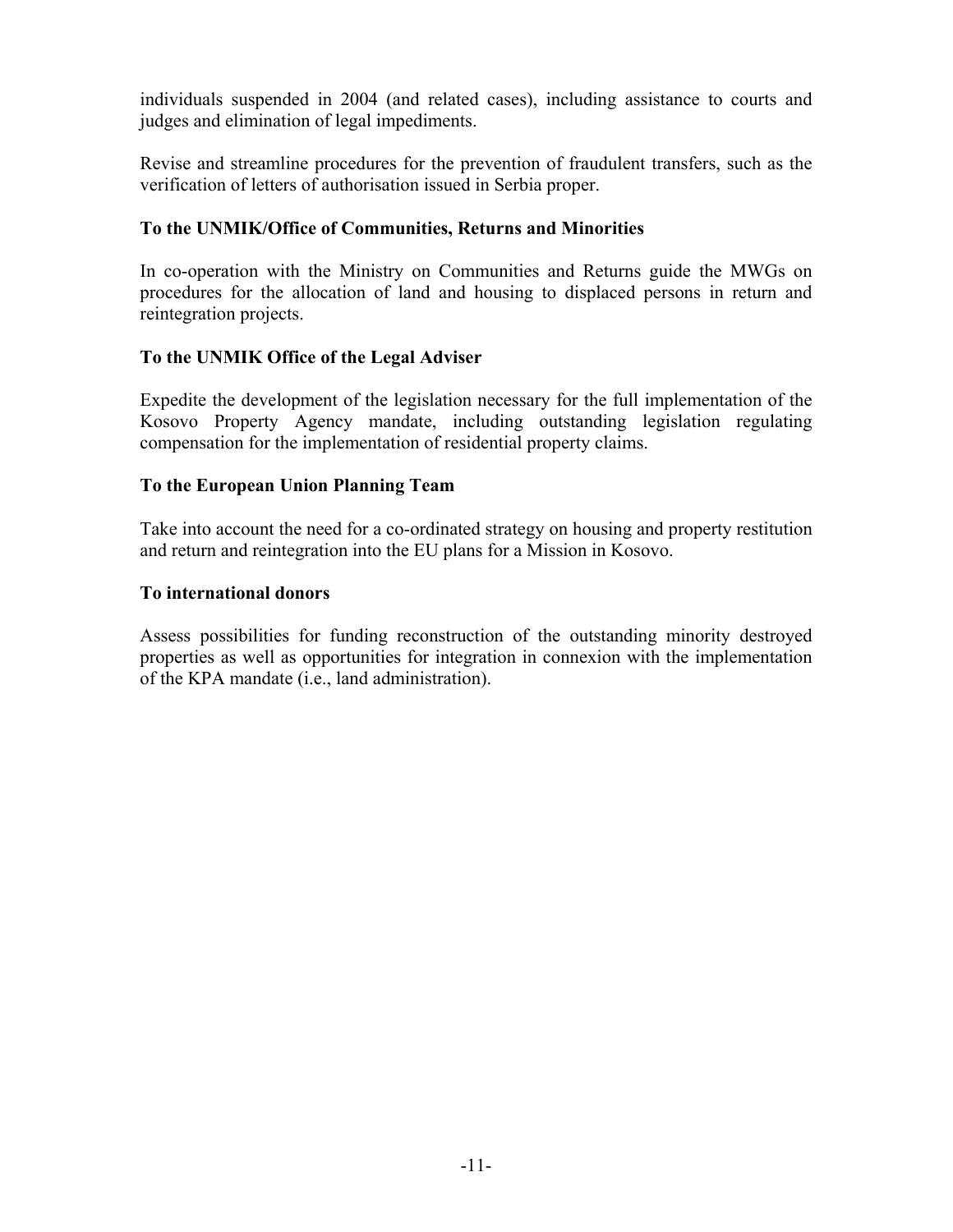### <span id="page-11-0"></span>**1. Introduction: the rights of displaced persons and refugees to return and to housing and property restitution.**

The rights of displaced persons' and refugees<sup>[5](#page-11-1)</sup> to return home and to housing and property restitution<sup>[6](#page-11-2)</sup> are recognised international human rights standards, implicit in the European Convention for Human Rights and Fundamental Freedoms (ECHR) and promoted by the UN in all post-conflict settings.<sup>[7](#page-11-3)</sup> More recently, these rights have been articulated in the "principles on housing and property restitution for refugees and displaced persons", also known as the "Pinheiro Principles", adopted in August 2005.<sup>[8](#page-11-4)</sup> This assessment primarily focuses on principle 2, or "the right to housing and property restitution", and Principle 10, or "the right to voluntary return in safety and dignity".

The housing and property restitution principle provides that refugees and displaced persons "have the right to have restored to them any housing, land and/or property of which they were arbitrarily or unlawfully deprived, or to be compensated for any housing, land/or property that is factually impossible to restore as determined by an independent, impartial tribunal". Principle 10, or the "right to voluntary return in safety and dignity", states that "all refugees and displaced persons have the right to return voluntarily to their former homes, lands or places of habitual residence, in safety and dignity  $(...)$ ". It is important to note that the "Pinheiro Principles" contain a much broader elaboration of housing and property restitution rights for refugees and displaced persons, which include legal policy on procedural and institutional implementation mechanisms as well as considerations related to the rights of secondary occupants (against arbitrary or unlawful forced eviction). In all, the "Pinheiro Principles" can be summarized in the rights to:

- Housing and property restitution;
- Protection from displacement;
- Peaceful enjoyment of possessions;
- Adequate housing;

1

• Respect for home and privacy;

<span id="page-11-1"></span><sup>&</sup>lt;sup>5</sup> The term 'refugees and displaced persons' includes those persons displaced across borders, for example due to conflict or disaster, who may not meet the legal definition of a refugee under international refugee law. See Explanatory Notes on the Principles on Housing and Property Restitution for Refugees and Displaced Persons. E/CN.4/Sub.2/2005/17/Add.1, 8 July 2005, para. 2 and 3.

<span id="page-11-2"></span><sup>&</sup>lt;sup>6</sup> Throughout this text, the term 'restitution' refers to 'an equitable remedy, or a form of restorative justice, by which persons who suffer loss or injury are returned as far as possible to their original pre-loss or preinjury position'. See supra nota.

<span id="page-11-3"></span><sup>&</sup>lt;sup>7</sup> See Article 8 (Right to Respect for Private and Family Life), Article 14 (Prohibition of Discrimination), Article 1, Protocol 1 (Right to Property) and Article 2, Protocol 4 (Freedom of Movement) of the ECHR. See UN Security Council Resolutions 1287 (2000), 1036 (1996), 971 (1995) and 876 (1993) on Abkhazia and the Republic of Georgia; UN SC Resolution 820 (1993) on Bosnia and Herzegovina and UN SC Resolution 1244 (1999) on Kosovo. Regarding the right to return to one's country, see Article 13(2) of the Universal Declaration of Human Rights (UDHR); Article 12 (4) of the International Covenant on Civil and Political Rights (ICCPR); Articles 45, 127, 132, 134 and 135 of the Geneva Convention on the Protection of Civilian Persons in Time of War; and article 12 (2) of the African Charter on Human and Peoples' Rights.

<span id="page-11-4"></span><sup>&</sup>lt;sup>8</sup> After years of discussion and input from experts involved in property restitution programmes in such places as Kosovo and Guatemala the 'Pinheiro Principles' were formally endorsed by the UN Sub-Commission on the Promotion and Protection of Human Rights on 11 August 2005. See Principles on Housing and Property Restitution for Refugees and Displaced Persons, E/CN.4/Sub.2/2005/17.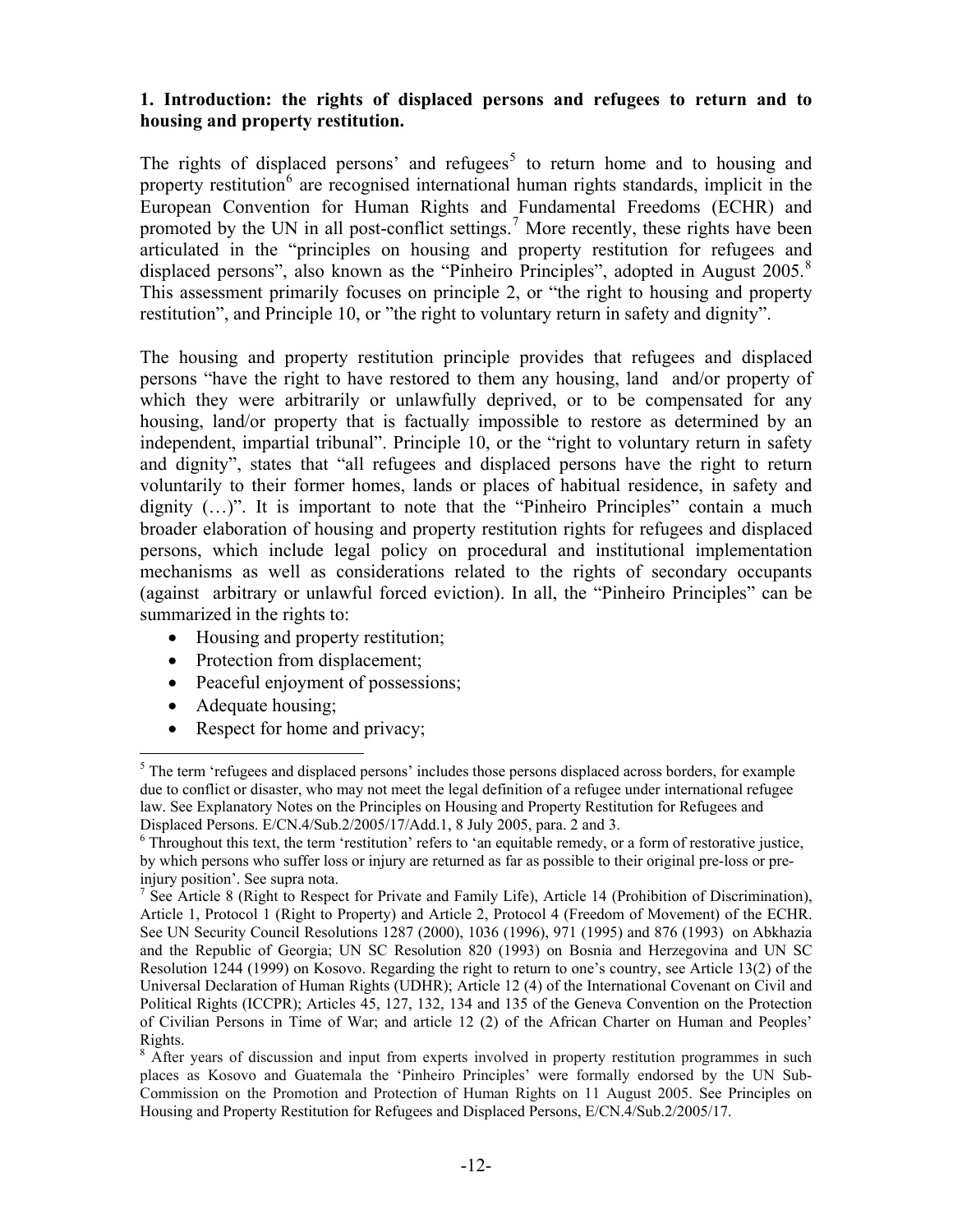- Freedom of movement; and
- Voluntary return in safety and dignity.

It is important to note that the right of displaced persons to return and to housing and property restitution has a dual character: it implies both the need for measures to promote returns and the need for available effective remedies against a human rights violation.<sup>[9](#page-12-0)</sup> Measures to promote the right to return imply that there should be in place:

a) effective, transparent and accountable structures for the allocation of reconstruction, land and housing assistance and the implementation of comprehensive and balanced returns projects; and

b) remedial venues against the unlawful occupation of housing, land and other property; against harassment, threats and forced departure and from coercion and/or fraud in the conduct of immovable property transfers.

The basic principles that guide the return process can be summarized by the need for returns to be voluntary, safe and sustainable.<sup>[10](#page-12-1)</sup> Return should take place in dignity and should be based on the free and informed choice of the displaced person. In this respect, the mechanisms for the protection of the right to housing and property restitution need to be accessible, efficient and respect international human rights standards. In addition state authorities are obliged to ensure that displaced persons enjoy adequate housing conditions and are protected from forced evictions.<sup>[11](#page-12-2)</sup>

These standards are also reflected in the UN Guiding Principles on Internal Displacement,<sup>[12](#page-12-3)</sup> which reflect an earlier effort to enhance the protection of internally displaced persons by the UN Human Rights Commission. The "Guiding Principles" emphasize the obligations of the state towards internally displaced persons. In addition, considering their vulnerability to be forcibly evicted by local authorities due to their situation of displacement, principle 21 provides that "properties shall in all circumstances be protected; property and possessions left behind by internally displaced persons should be protected against destruction and arbitrary and illegal appropriation, occupation or use".

In Kosovo, the primary source of the rights of displaced persons and refugees to return and to housing and property restitution is UN Security Council Resolution 1244. In line

 $\overline{a}$ 

<span id="page-12-0"></span><sup>&</sup>lt;sup>9</sup> Williams C. Rhodri, 'Post-conflict Property Restitution and Refugee Return in Bosnia and Herzegovina: Implications for Standard-Setting and Practice', [New York University Journal of International Law and](http://www.law.nyu.edu/journals/jilp/)  [Politics, Volume 37, Number 3, Spring 2005](http://www.law.nyu.edu/journals/jilp/), page 451.

<span id="page-12-1"></span><sup>&</sup>lt;sup>10</sup> See 27 May 2002, UNMIK concept paper on "The Right to Sustainable Return".

<span id="page-12-2"></span><sup>&</sup>lt;sup>11</sup> The UN Committee on Economic, Social and Cultural Rights (CESC), in its General Comment 7 (The Right to Adequate Housing: Forced Evictions) defines 'forced evictions' as the 'permanent or temporary removal against their will of individuals, families and/or communities from the homes and/or land which they occupy, without the provision of, and access to, appropriate forms of legal or other protection'. The Committee states that evictions 'should not result in individuals being rendered homeless or vulnerable to the violation of other human rights. Where those affected are unable to provide for themselves, the State party must take all appropriate measures, to the maximum of its available resources, to ensure that adequate alternative housing, resettlement or access to productive land, as the case may be, is available'. 12 Guiding Principles on Internal Displacement, UN Doc. E/CN.4/1998/53/Add.2

<span id="page-12-3"></span>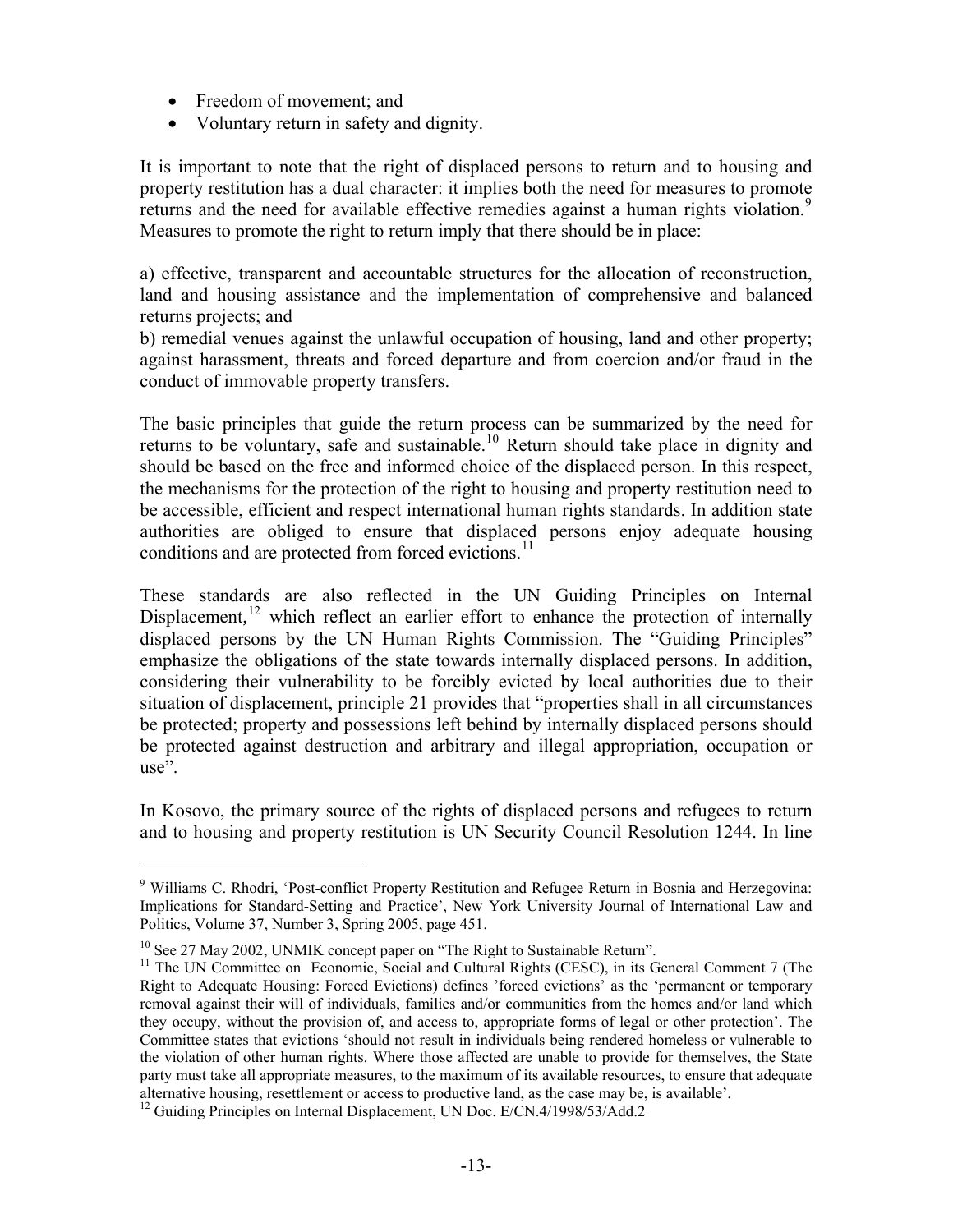with Annex VII of the Dayton Agreements, which settled the conflict in Bosnia and Herzegovina, this resolution reaffirms the right of all refugees and displaced persons to return to their homes in safety as one of the responsibilities of the international civil and security presence in Kosovo.<sup>[13](#page-13-0)</sup> Moreover, the Constitutional Framework for Provisional Self-Government in Kosovo guarantees the right of all refugees and displaced persons from Kosovo "to return to their homes, and to recover their property and personal possessions" and states that "the competent institutions and organs in Kosovo shall take all measures necessary to facilitate the safe return of refugees and displaced persons to Kosovo, and shall cooperate fully with all efforts by the UNHCR and other international and non-governmental organizations concerning the return of refugees and displaced persons".<sup>[14](#page-13-1)</sup>

Despite this framework and the different strategies and programs developed in the last eight years (see Chapter 2), returns in Kosovo have been scarce with regard to minority communities (Kosovo Serb, Roma, Ashkali, Egyptians and Kosovo Albanians in municipalities where they constitute a relative minority).<sup>[15](#page-13-2)</sup> Returns have therefore remained a high political priority for both UNMIK and the PISG, as well as for human rights organisations. Thus, the Parliamentary Assembly of the Council of Europe, for example, recently transmitted the need to protect the right to return to the UNMIK  $SRSG.$ <sup>[16](#page-13-3)</sup>

Most importantly, the proposal of the United Nations Office of the Special Envoy to Kosovo (UNOSEK) for a status settlement in Kosovo reaffirms the need to promote the right to return. Article 4 of the proposal states that "all refugees and internally displaced persons from Kosovo shall have the right to return and reclaim their property and personal possessions in accordance with domestic and international law". Moreover, Kosovo is expected to "take all measures necessary to facilitate and to create an atmosphere conducive to the safe and dignified return of refugees and displaced persons, based upon their free and informed decisions". The terms of the proposal are to be supervised by a double hutted International Civilian Representative and European Union Special Representative.

The proposal gives the UNHCR the lead role in assisting the competent authorities in extending protection and assistance to returnees, as well as in reporting publicly on these issues.<sup>[17](#page-13-4)</sup> In this regard, UNHCR has recently signed a Memorandum of Understanding with the Government of Kosovo for the implementation of a capacity building and monitoring program on returns and reintegration, including the creation of an internal protection capacity at the municipal level.

 $\overline{a}$ 

<sup>&</sup>lt;sup>13</sup> UNSC Resolution 1244 (1999), Preamble, section 9 c, 11 k, 13 and Annexes.

<span id="page-13-1"></span><span id="page-13-0"></span><sup>&</sup>lt;sup>14</sup> UNMIK Reg. 2001/9, 15 May 2001, preamble and section 3.4.

<span id="page-13-2"></span><sup>&</sup>lt;sup>15</sup> 16,117 persons as of December 2006, according to UNHCR. This figure does not take into account departures.

<span id="page-13-3"></span><sup>&</sup>lt;sup>16</sup> See Council of Europe Parliamentary Assembly Resolution 1533 (2007) and Recommendation 1780 (2007) on the Current Situation in Kosovo.

<span id="page-13-4"></span><sup>&</sup>lt;sup>17</sup> UNOSEK Comprehensive Proposal for a Status Settlement in Kosovo. Article 4. Rights of Refugees and Internally Displaced Persons.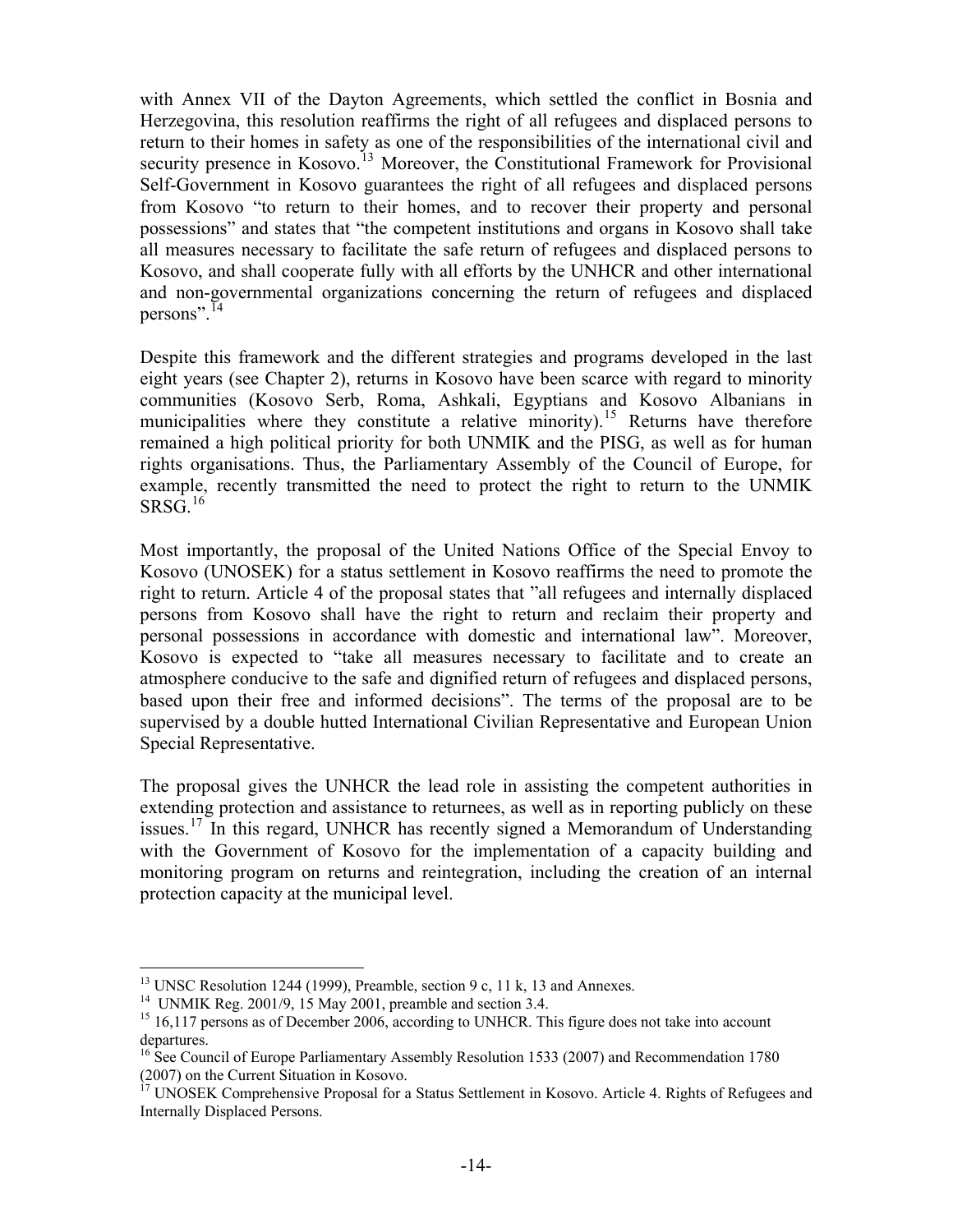#### <span id="page-14-0"></span>**2. Return process structures and procedures**

The returns process is organised through a multi-stakeholder structure which is separate from the mechanism set up to ensure housing and property restitution. The return process structure aims to ensure effective, transparent and accountable structures for the allocation of reconstruction, land and housing assistance and the implementation of comprehensive and balanced returns projects for displaced persons, refugees and their receiving communities (see Fig.1). This involves a considerable number of actors with different roles and responsibilities. UNMIK and the PISG have jointly defined the roles and responsibilities of each actor in the "Revised Manual for Sustainable Return", published in 2006. The Manual, thus, provides a policy framework and a structure for inter-institutional co-ordination in the development, funding and implementation of returns and reintegration projects.

Actors directly involved in the returns process range from the PISG Ministry of Communities and the UNMIK Office of Communities, Returns and Minorities to the municipalities, civil society organisations and the United Nations Development Programme (UNDP), the United Nations High Commissioner for Refugees (UNHCR) – with an increasing role in institutional capacity building on returns matters, UNMIK, and OSCE representatives. Also Republic of Serbia governmental bodies continue to take part in the process, including the Serbian Commissariat for Refugees (Commissariat)<sup>[18](#page-14-1)</sup> and the Coordination Centre for Kosovo  $(CCK)$ .<sup>19</sup>

The most fundamental components of the returns structure are:

 $\overline{a}$ 

 a) the Municipal Working Group on Return (MWG) the local coordination and implementation forum for all return related activities, chaired by the Municipal Assembly President;

b) the Central Review Mechanism, chaired by the Ministry of Communities and Returns (MCR) and in charge of revising proposed return projects;

c) the Steering Group, a policy guidance body co-chaired by the UNMIK SRSG and the Prime Minister; and

d) the Communities Outreach and Communication Group (COCG), chaired by the Ministry of Communities and Returns and responsible to ensure outreach to displaced persons and the general public.<sup>[20](#page-14-3)</sup>

The main characteristics of the transformed returns structure reflect the increased ownership of the municipalities and central government in taking the lead of return-

<span id="page-14-1"></span> $18$  The Commissariat for Refugees is a state administration body that performs tasks related to identifying refugee status, caring for refugees, keeping records, coordinating humanitarian aid provided by other agencies and organization as well as monitoring the equal and timely provision of such aid. The Commissariat works to provide favorable conditions for returns. For more information in the Commissariat, visit:  $\frac{www.kirs.sr.gov.yu}{y}$ .<br><sup>19</sup> See: [www.kc.gov.yu](http://www.kc.gov.yu/);The key purpose of the Program for Return is to create conditions that would

<span id="page-14-2"></span>encourage permanent development of interethnic relations that would prevent Serbs from leaving Kosovo. In Kosovo, the Commissariat performs the following tasks related to IDPs: registering IDPs and issuing IDcards to the displaced; accommodates and supports IDPs in collective centers in Serbia as well as 17 collective centers in Kosovo; and provide individual humanitarian support to IDPs as well as their associations. For more information on the CCK

<span id="page-14-3"></span> $20$  See Revised Manual for Sustainable Returns, Operational Guidelines, page 13.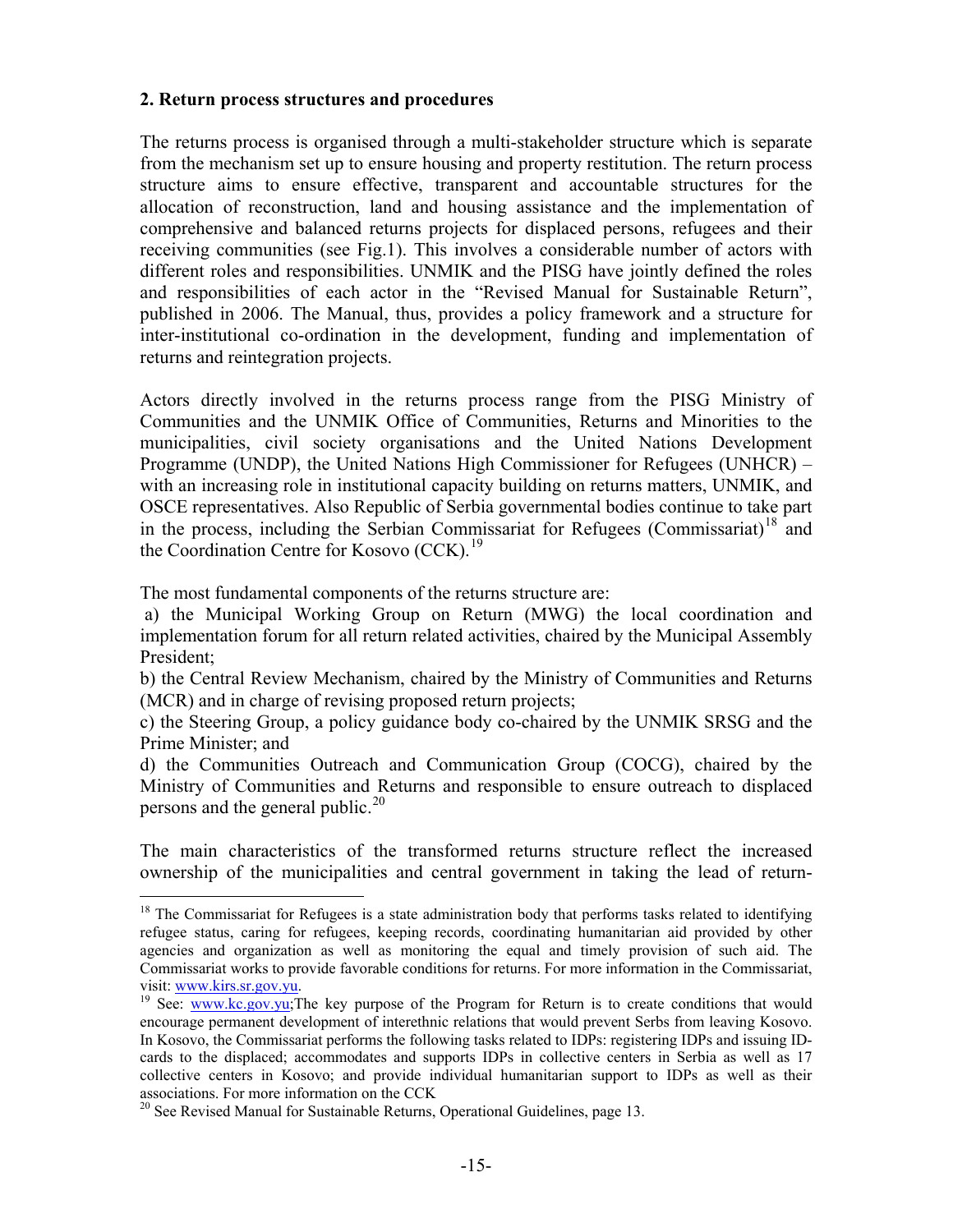related issues as well as the strengthened role of civil society organisations. They also reflect the importance of the participation of the CCK in the process.<sup>[21](#page-15-0)</sup>The returns operational framework aims also to be more flexible in order to provide guidance and respond to every scenario.

The MWG continues to be the "engine" of the returns process and the most important local co-ordination and implementation forum for all return-related issues, projects and activities. The MWG chair has been transferred from the UNMIK Municipal Representative to the Municipal Assembly President. Participants in the MWG are local municipal authorities, NGOs, Kosovo Police Service, displaced persons representatives, UNMIK, UNHCR and the OSCE. In addition, the new Manual incorporates a "Protocol on Voluntary and Sustainable Returns" signed by UNMIK, PISG and the Government of Serbia. The Protocol establishes a mechanism for the provision of reconstruction assistance to voluntary returnees at the municipal level within 60 days from the date displaced persons stating their intention to return. This mechanism has, however, not been implemented yet.

The emphasis of return process structures on inter-institutional co-ordination is a result of the lessons learned showing non sustainability of the projects. For example, the Kosovo Serb return project to Osojane/Osojan<sup>[22](#page-15-1)</sup> was the first ever to be implemented Kosovowide in 2001. However, there continues to be virtually no interaction between the returnees and the neighbouring communities due to the failure to implement a co-ordinated project supported by all actors.<sup>[23](#page-15-2)</sup> The first "Manual on Sustainable Returns", issued in 2002, reflects this lesson and places a strong emphasis on sustainability. The returns process to the village of Videjë/Vidanje (Klinë/Klina Municipality), represents a good example of constructive co-ordination between the CCK and other actors implementing the return project.

In its assessment of the functioning of the returns structure, the OSCE has identified various areas that need further attention:

a) lack of funding;

- b) need for property rights verification;
- c) need for procedural guidance on housing and land allocation;
- d) integration of Municipal Returns Strategies in Municipal Development Plans;
- e) displaced persons' participation; and
- f) measures to improve access to housing of displaced persons where they live.

 $\overline{a}$ <sup>21</sup> UNMIK and PISG Revised Manual for Sustainable Returns, July 2006.

<span id="page-15-1"></span><span id="page-15-0"></span><sup>&</sup>lt;sup>22</sup> In 2004 Kosovo Serb returnees in Osojan/Osojane received prefabricated houses with the assistance of CCK. CCK donated funds to build 64 prefabricated houses in the Osojan/Osojane valley as agreed with UNMIK.

<span id="page-15-2"></span> $^{23}$  For an analysis on sustainability elements of returns in Kosovo see International Crisis Group 'Return to Uncertainty' report, 13 December 2002. Available at http://www.crisisweb.org.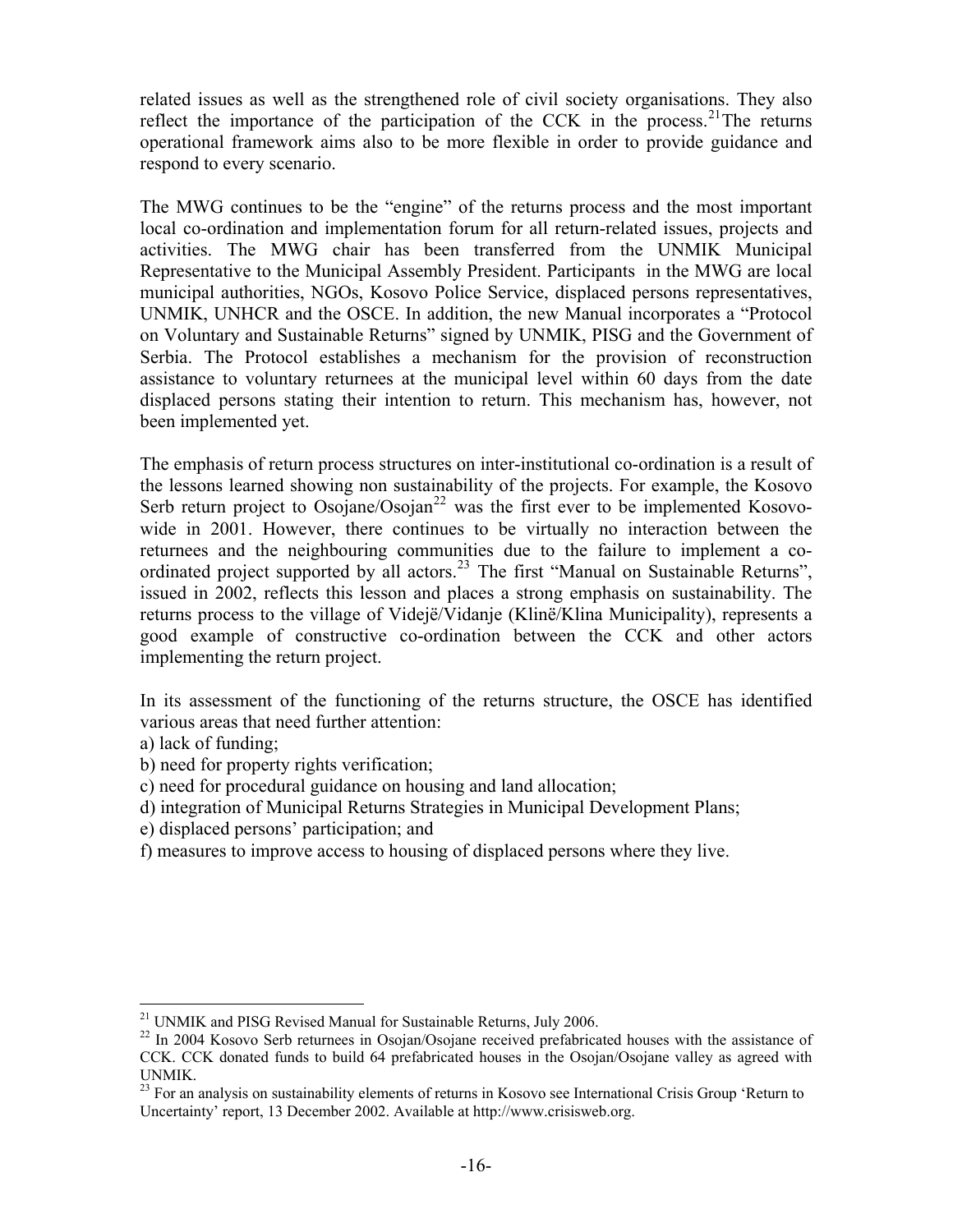# **Fig. 1. Return and reintegration process structure.**

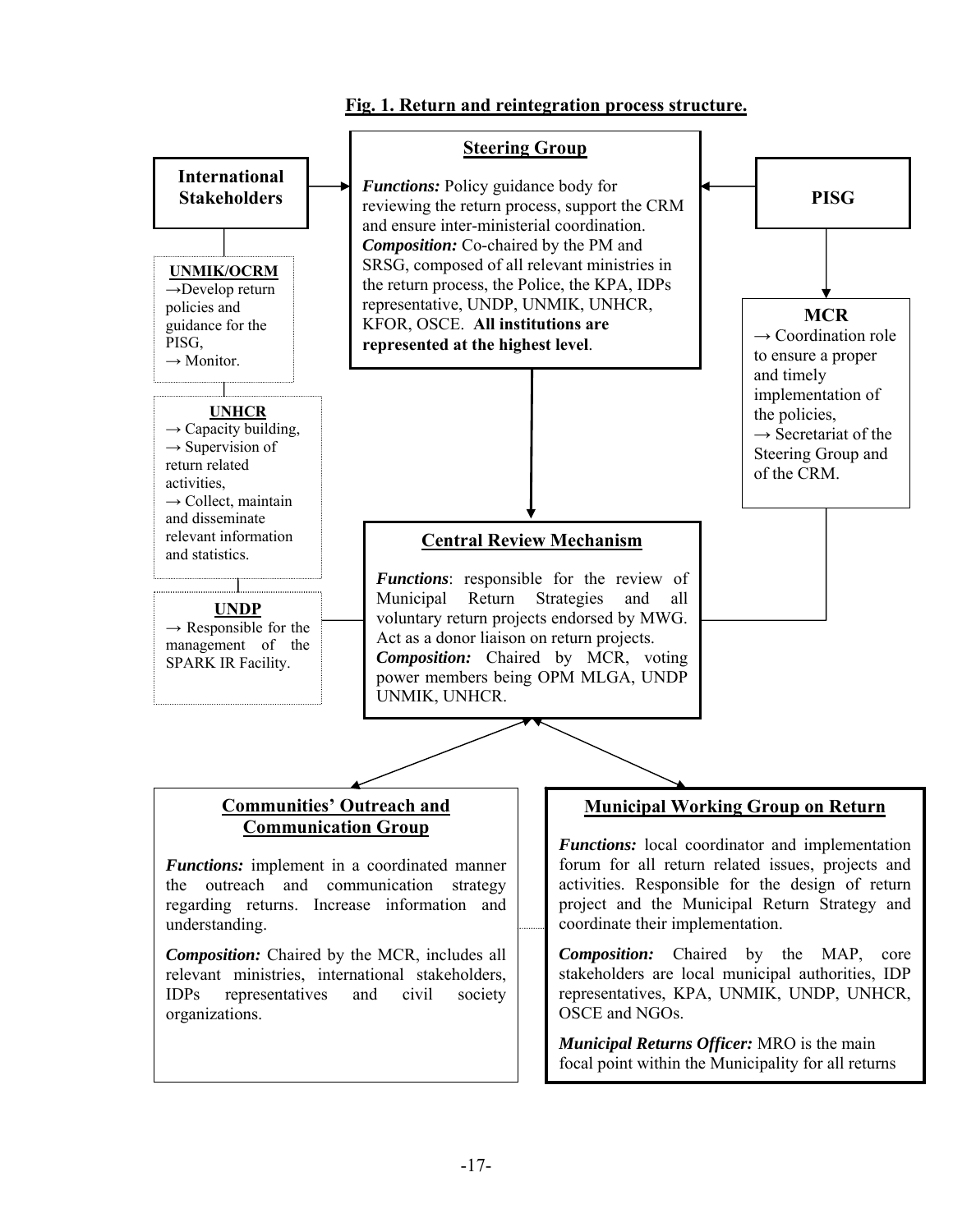### <span id="page-17-0"></span>**a) Funding of return and reintegration projects**

The costs estimates of return projects in Kosovo are amongst the highest worldwide. At the same time the quality of project planning and implementation process needs to be improved in order to respond to real needs and to make projects cost-effective. As an example, in 2006, the MCR spent considerable funds on returns projects, which did not result in any physical return. Thus, a shortfall of 13 million Euros affected 15 out of the 17 projects approved by the Central Review Mechanism in 2006. All of them are being re-evaluated to bring down the costs. $^{24}$  $^{24}$  $^{24}$ 

In order to address oversight of the MCR spending, UNMIK established an internationally supervised Budget Authorisation Committee in 2006. Moreover, on the initiative of the MCR, a "Community Development and Stabilization Policy Framework" was approved in January 2007 to ensure an operational framework for municipalities to access funds for returns and reintegration.

### **b) Property Rights Verification**

The process of verifying property rights over destroyed property is necessary to avoid interferences with property rights. While the Revised Manual for Sustainable Returns does not contain a set of property rights verification procedures, the enclosed Tri-Partite Agreement (TPA) places the responsibility of proving his/her rights before the implementing agency Non-Governmental Organization  $(NGO)$ <sup>[25](#page-17-2)</sup>. The TPA also ensures the consent of the property right holder to the conduct of the construction works, a legal requirement for them to take place. The Revised Manual does not provide additional guidance to MWGs on property rights verification. Thus, municipalities are implementing the procedures in an *ad hoc* way. Some municipal authorities are taking care of the property rights verification themselves, independently of the MWG process and following unclear procedures (i.e. Directorate on Geodesy and Cadastre Podujevë/Podujevo and Obiliq/Obilić, or Municipal Community Officer and/or Municipal Returns Officer in Prishtinë/Priština). In other instances, property verification is directly undertaken by the implementing agencies.<sup>[26](#page-17-3)</sup> In Pejë/Peć, for example, the verification of property rights largely follows the guidelines from Section 2.3.3 of the UNMIK 2002 Housing and Reconstruction Guidelines and the Housing Reconstruction Manual 2004 (for March 2004 Riots related cases). $27$ 

The OSCE has monitored a case in which property rights verification did not take place, nor TPAs where signed prior to construction. This is the case of the returns project in the village of Zoqishtë/Zočište (Rahovec/Orahovac). In May 2005, the MWG was informed that the MCR had issued a tender for the reconstruction of 44 houses in Zoqishtë/Zočište.

 $\overline{a}$ <sup>24</sup> UNMIK Office of Communities Returns and Minority Affairs, End of Year Activity Report, 2006.<br><sup>25</sup> See Article 5, Tri-Partite Agreement.

<span id="page-17-3"></span><span id="page-17-2"></span><span id="page-17-1"></span><sup>&</sup>lt;sup>25</sup> See Article 5, Tri-Partite Agreement.<br><sup>26</sup> NGOs are also involved in legal aid support apparently like in Prishtinë/Priština where it provides support in case of court dispute or HPD/HPCC procedure.

<span id="page-17-4"></span><sup>&</sup>lt;sup>27</sup> In Pejë/Peć municipality, according to EAR figures,  $8,147$  houses were damaged and  $5,080$  were reconstructed by the end of 2005, both minority and majority owned.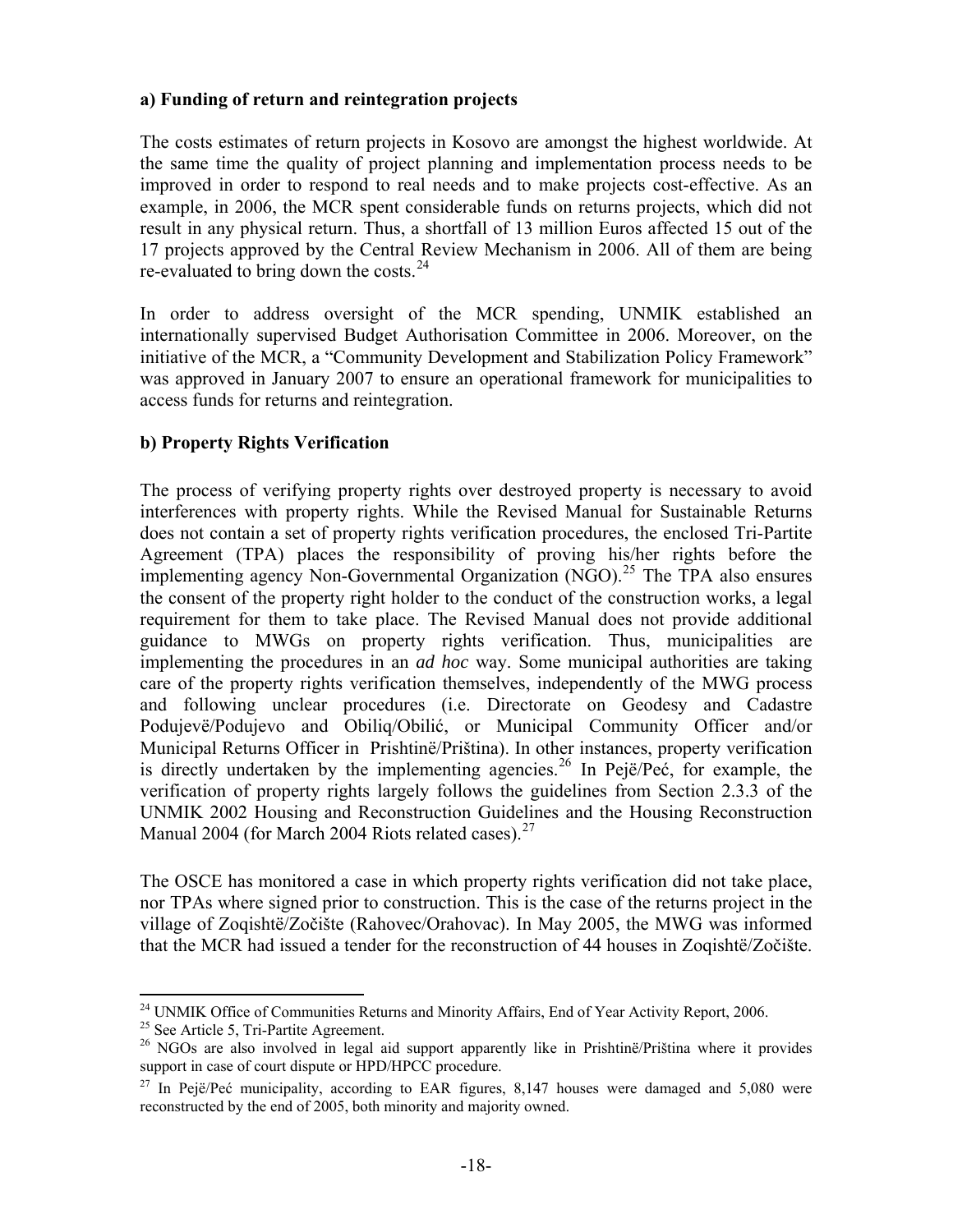<span id="page-18-0"></span>This action by the MCR completely disregarded the work conducted by MWG during the previous years, as well as property rights verification considerations.  $28$ 

### **c) Beneficiary Selection**

A transparent and accountable beneficiary selection process is necessary to ensure that the right to return of all those displaced is equally protected. Adequate models for property rights verification and beneficiary selection are spelled out in the 2002 UNMIK Housing and Reconstruction guidelines.<sup>[29](#page-18-2)</sup> These criteria, formerly used by Municipal Housing Reconstruction Committees (MHC) were used since 2003 by some of the MWGs, although not consistently. Some municipalities such as Pejë/Peć, continue to implement the MHC for the provision of housing reconstruction assistance to nonminority reconstruction projects.

The Revised Manual on Sustainable Returns contains a set of recommendations regarding beneficiary selection criteria.<sup>[30](#page-18-3)</sup>These amendments now allow the provision of assistance for the reconstruction of a pre-1999 secondary residential properties. According to the Revised Manual on Sustainable Return, housing construction assistance should not be granted if a member of the household owns a residential property in Kosovo which the members of the household can freely access.

In practice, beneficiary selection takes place in an ad hoc manner, and does not always respect the principles of transparency and non-discrimination. In this regard, the OSCE has observed instances in which beneficiary selection is undertaken by the Municipal Returns Officer in an ad hoc manner and then discussed with village leaders who then decide which of the potential returnees is eligible, allegedly based on whether the villagers consider that the person has committed crimes during the conflict.<sup>[31](#page-18-4)</sup>

For example, in Klinë/Klina Municipality, a displaced person complained to the UNMIK SRSG against the rejection of his request to return by the Municipal Returns Officer due to the fact that the villagers of Shtupel/Štupelj associated him and other members of his family to the crimes committed in the area during the conflict. This is however not an acceptable practice, as it leads to arbitrariness and possible discrimination. Moreover, it

 $\overline{a}$ 

<span id="page-18-1"></span><sup>&</sup>lt;sup>28</sup> In December 2004 Arbeiter-Samariter-Bund (ASB) presented to the MWGR a return project that envisaged the reconstruction of 40 houses for Kosovo Serbs IDPs from the village of Zoqishtë/Zočište. The project was the outcome of two years of G&S visits, G&I visits coupled with meting between IDPs and receiving community. Local authorities, including MWGR members as well as local representative of Kosovo Serbian community were highly supportive of the process. The ASB project was primarily designed to ensure long-term sustainability to returns, including social services provisions, education, interethnic dialogue. Goals which would go far beyond the mere physical reconstruction of the houses.

<span id="page-18-2"></span><sup>&</sup>lt;sup>29</sup> Section 3.3 of the 2002 UNMIK Housing Reconstruction Guidelines prioritise for assistance 'vulnerable families of all ethnic origin with a clear right of ownership or occupancy of houses damaged or destroyed by conflict act before, during or after the war in 1998-99. Moreover, it is suggested that the MHC should not include on their priority list the families which have not an intention to live permanently in the village, neither the ones who left the village on a voluntary basis before the conflict'.

<span id="page-18-3"></span><sup>&</sup>lt;sup>30</sup> See Annex I, Revised Manual on Sustainable Return.

<span id="page-18-4"></span><sup>&</sup>lt;sup>31</sup> See letter of individual displaced person to the UNMIK SRSG, 19 May 2006.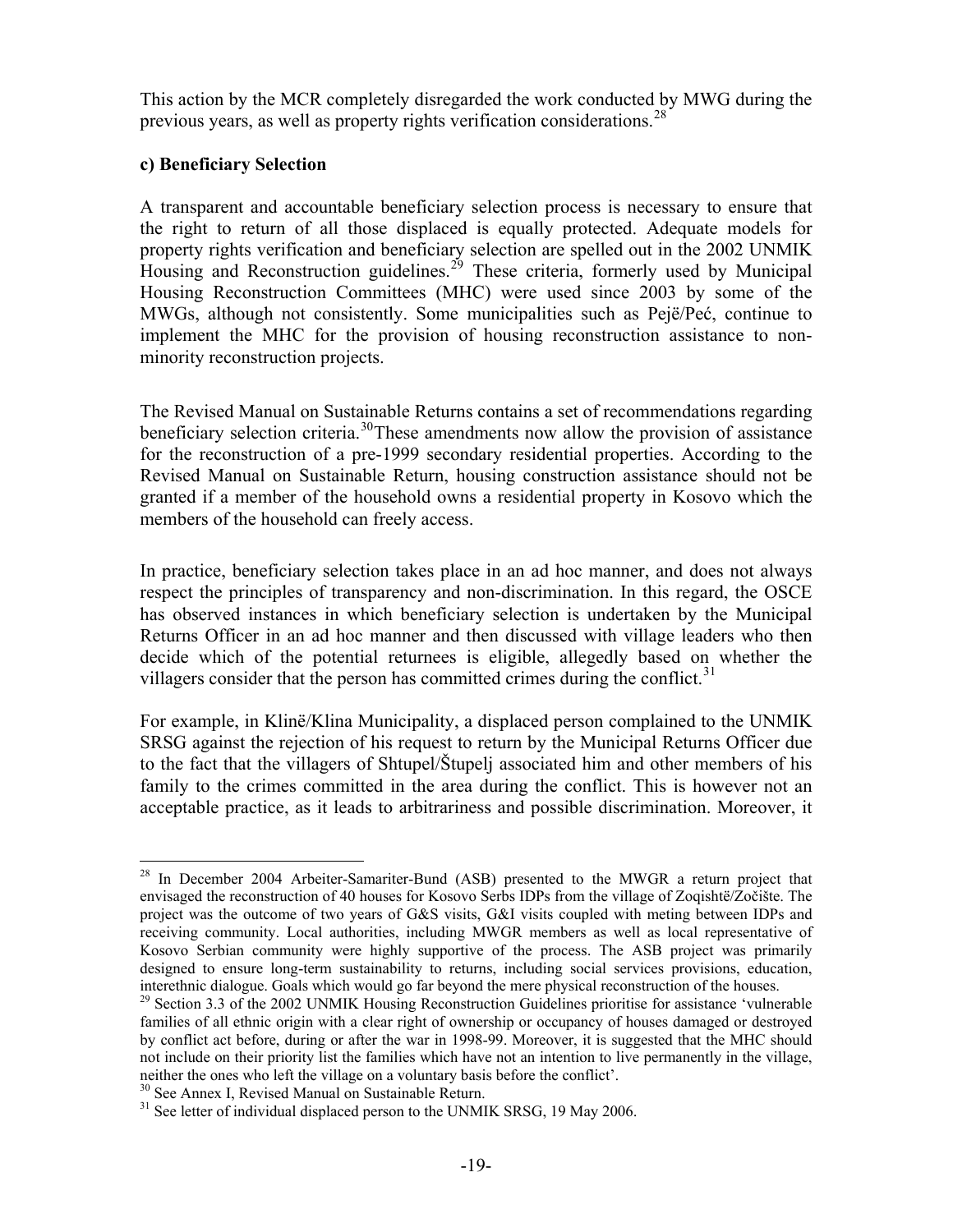<span id="page-19-0"></span>undermines the awareness of the inhabitants on the rule of law and the authority of the judiciary to determine responsibility for crimes.

In other instances, the OSCE has observed direct influences by donors on the elaboration of beneficiary lists. In Prizren, for example, the CCK provided the list of potential beneficiaries to ASB NGO for the reconstruction project of 60 houses in the Župa/Zhupa valley. $32$ 

In all, guidance to the MWG on beneficiary selection procedures is necessary to avoid arbitrariness in the selection process and protection of the right to return without discrimination.

### **d) Housing and land allocation**

While return to place of origin is always the primary goal of return projects, the new Manual foresees the possibility of local integration (in the area where the displaced person lives) and/or resettlement (in a location different than their site of displacement and previous home) if obstacles against return to the place of origin cannot be overcome.[33](#page-19-2) The Manual states that "all efforts (…) must be made to remove existing obstacles with regard to the return to the places of origin (…)". However, "if such obstacles (…) can not be removed through feasible and reasonable efforts", the internally displaced persons "will be enabled to settle or locally integrate in freely chosen alternative places".<sup>34</sup>

The Manual does not contain, however, concrete procedures to be followed in such cases for the allocation of land and housing reconstruction assistance or the provision of housing units to the displaced in areas other than their home of origin. On 27 February 2007, for example, the Rahovec/Orahovac Board of Directors discussed the request of an IDP from the village of Bratatin/Bratutin asking the Municipality to allocate his family a parcel of land located in Velika Hoča/Hoçë e Madhe. Due to the lack of procedures for these cases, the Board of Directors asked the Department of Cadastre and the Office of Public Lawyer to assess possibilities.

 $\overline{a}$ 

<span id="page-19-1"></span> $32$  The CCK also has its own criteria requirements that must be met by any individual or family in order to be a beneficiary of a CCK-funded project. In Lipjan/Lipljan, for cases of individual return CCK applies the criteria established by the Commissariat which includes: 1) the person has to be registered by the Commissariat as a refugee/IDP; 2) the person should be registered with the Red Cross; 3) should possess an ID card issued by the Ministry of Internal Affairs of the Republic of Serbia; and 4) the actual return of the person to Kosovo should be verified by two witnesses.

<span id="page-19-2"></span> $33$  Not only the Manual addresses the right to adequate living standards and the possibility to settle or locally integrate in a freely chosen alternative place, but also the Protocol on Voluntary and Sustainable Return, signed in June 2006 between the UNMIK, PISG and the Government of Serbia, acknowledges that the successful return of IDPs is based on three elements: ensuring safety of returnees; returning property to the displaced persons and rebuilding their houses; creating an environment that sustains returns. Moreover, it "recognizes the IDPs' right to freely choose their place of residence". The Protocol also paves the way for direct dialogue among municipalities (hosting and receiving) and helps ensure that returnees rights are protected.

<span id="page-19-3"></span> $34$  Revised Manual for Sustainable Return, page 8.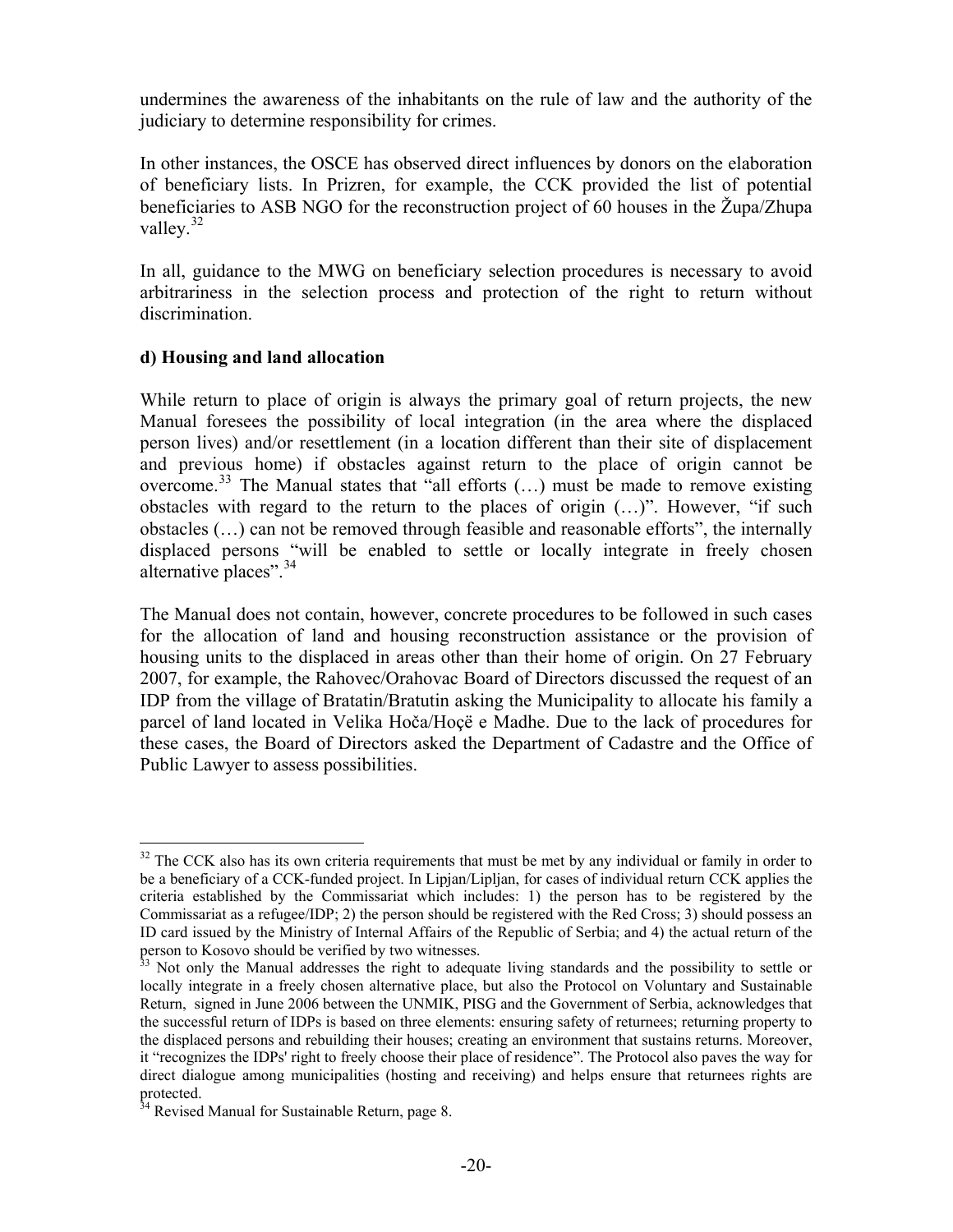Moreover, in certain cases, the implementation of ad hoc procedures has resulted in interferences with displaced persons' property rights. In Rahovec/Orahovac, the CCK provided temporary shelter (through the Municipal Community Office) between 2001 and 2005 to displaced families from Pejë/Peć and Prizren in their location of displacement (Upper Rahovec/Orahovac and Velika Hoca/Hoçë e Madhe) by authorizing the occupation of uninhabited Kosovo Serb homes.

Despite the fact that recently some of the families that remain in these houses have agreed to pay rent to the owners, the CCK exceeded its competences and interfered with the property rights of the owners, who saw their residences occupied without their express consent. Approximately 7-10 houses remained occupied as of December 2006.

In Prishtinë/Priština Municipality, CCK has often worked outside of existing return mechanisms. It is important to note that most projects that the CCK has been involved in are not actually return projects, but mostly local integration initiatives or temporary solutions as a response to an emergency situation such as the March 2004 violence.

In other cases, like the project Novi Badovac/Badofc (Gračanica/Graçanicë), the implementation of a reintegration project resulted in construction on municipal land without the relevant land use, urban and construction permits. There, the CCK funded the installation of 16 prefabricated houses to accommodate IDPs, mostly originating from neighbouring municipalities. Unfortunately, the municipality was not initially involved in this process, despite the fact that the concept paper for the second part of this project includes the full involvement of the municipality and other actors as suggested in the Manual for Sustainable Return. At present, the project foresees the construction of 70 houses for IDPs and social cases in Novi Badovac/Badofc. The concept paper was endorsed by the MWG and approved by the CRM on the 25 January 2007. However, the allocation of land has not yet been approved by the municipal authorities.

In this sense, a positive example of co-operation among relevant stakeholders can be found in the "Roma Mahalla Co-ordination Mechanism", created by the international community to help implement the return project of displaced Roma, Ashkali and Egyptian individuals to a large destroyed informal settlement in the centre of the city of Mitrovicë/Mitrovica. A "Protection and Legal Issues Unit", co-chaired by the Municipality, has – during 2006 and 2007- addressed land tenure. It defined selection criteria for beneficiaries and helped to verify property rights, including the drafting of long-term lease agreements of socially owned property, later approved by the SRSG.

### **e) Co-ordination with the KPA**

Co-ordination with the Kosovo Property Agency (KPA) in the returns structures is foreseen in the Revised Manual through the participation of the KPA in the Steering Group. At the local level, KPA is expected to participate in the "Project Teams" as expert. The KPA is however not explicitly foreseen to participate in the sessions of the MWGs and KPA officials do not always attend Municipal Working Groups on return despite invitations to do so by Municipal Return Officers. Although there is no mandatory obligation on KPA side to attend, their participation certainly supports outreach activities towards displaced persons as well as expertise on project teams.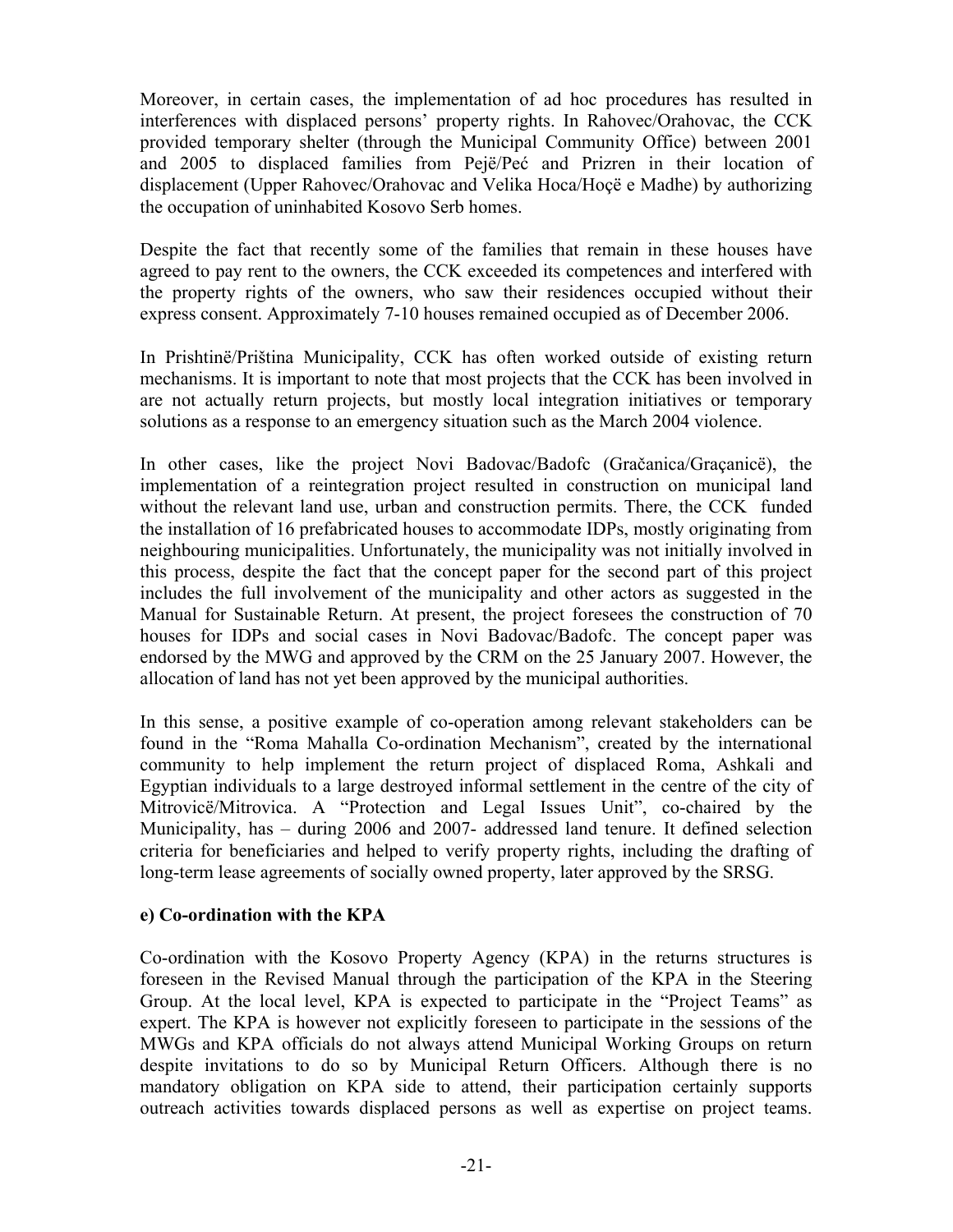<span id="page-21-0"></span>UNHCR co-ordinates regularly with the KPA, particularly in terms of organising Go and See Visits (which afford the opportunity to the displaced to gather first-hand information on living conditions prevailing in their place of origin).

# **f) Municipal Returns Strategies and Municipal Development Plans**

One aspect of municipal government responsibilities in the returns process is reflected in the mandatory drafting, adoption and implementation of yearly Municipal Returns Strategies  $(MRS)^{35}$  $(MRS)^{35}$  $(MRS)^{35}$ . The MRS is an important tool that enables municipalities to assume responsibility for overall returns. Better access to housing and protection of property rights is one of the features that is supposed to be reflected in the MRS. Some municipalities do include references in this regard, like in Podujevë/Podujevo, Lipjan/Lipljan and Prishtinë/Priština, although apparently in vague terms. However, in most of the municipalities like in Pejë/Peć, the MRS seems to be nothing more than a list of ongoing projects and statements rather than a feasible strategy with a set of actions to achieve a pre-determined goal.

The revised Manual encourages municipalities to incorporate their MRSs in their Municipal Development Plans (MDPs) and overall budget planning. The MDPs are midterm projections of the development of the municipality. Such incorporation would benefit community development in minority and/or returnee areas in terms of infrastructure, education, health and other services.

## **g) Displaced persons' participation**

 $\overline{a}$ 

The participation of displaced persons is important to ensure that return projects are successfully implemented. Displaced persons representation is foreseen both in the MWG and, at the central level, in the CRM and the Steering Group, which is to meet quarterly in co-ordination with the Stability Tracking Mechanism and Kosovo Standards and European Partnership processes.

Displaced persons are an integral part of the core composition of any MWG as this is the main forum for them to engage in a dialogue on returns issues, request assistance to return and it is the principal local implementation co-ordination body with primary responsibility for return projects design as well as sustainability of the process.

In practice, participation of displaced persons in the return process varies from one municipality to the other. The participation of IDPs association/representatives has been presented as active in some municipalities (Podujevë/Podujevo, Fushë Kosovë/Kosovo Polje, Prishtinë/Priština and Pejë/Peć) through participation of associations, NGOs and even village representatives in the MWG. However, this contribution is not systematic. In addition, in order to engage displaced persons in Serbia proper, UNHCR chairs an "IDP Working Group" with the participation of NGOs, international organizations, donors and IDP representatives.

<span id="page-21-1"></span> $35$  The Municipal Returns Strategy should provide a return framework with clear objectives and activities.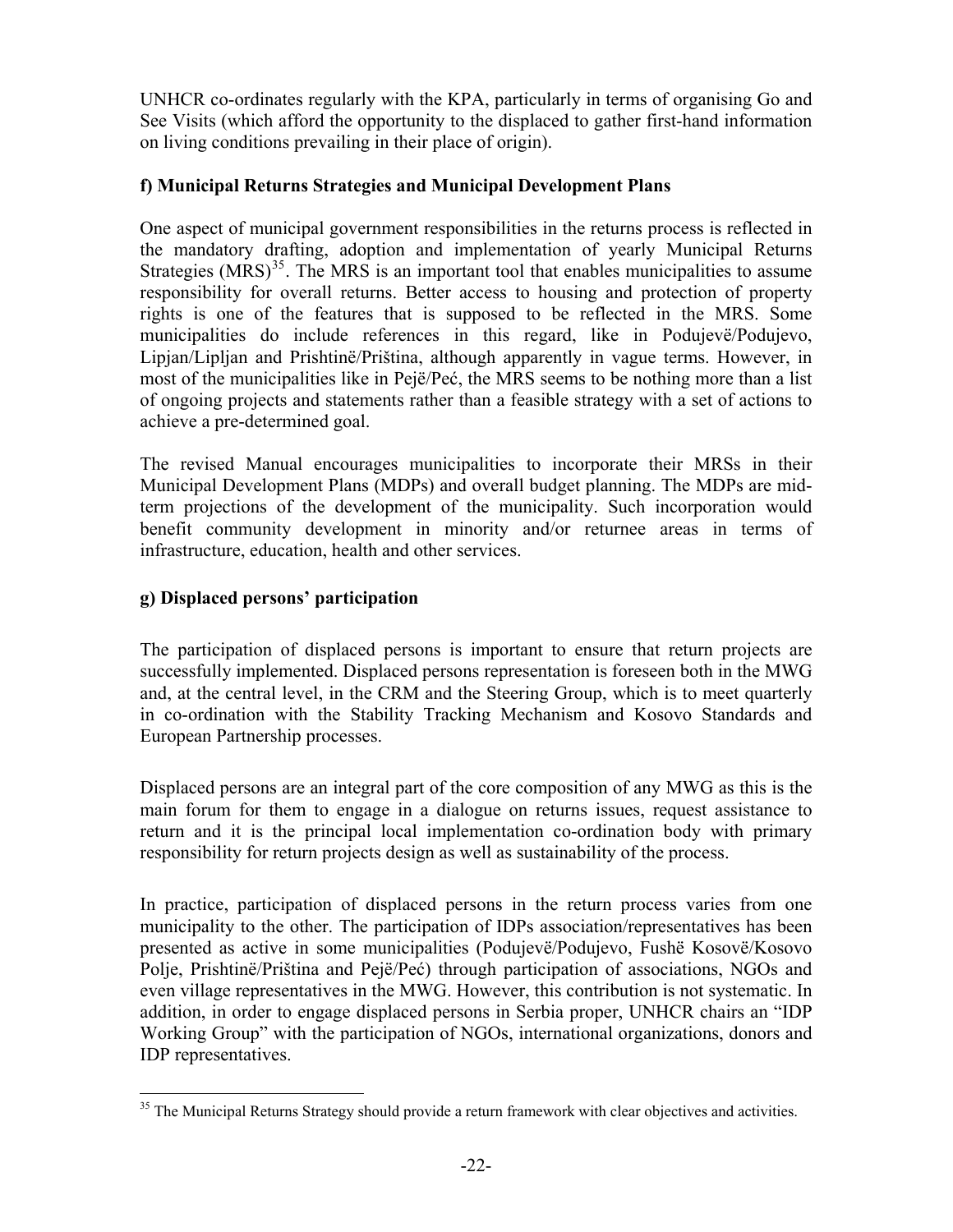#### <span id="page-22-0"></span>**h) Access to housing of displaced persons in their current place of residence**

The lack of minority returns and the displacement provoked by the March 2004 riots in Kosovo has meant that large number of people had to find alternative accommodation. Displaced persons have either accommodated themselves in collective shelters and/or occupied private and/or public properties with or without the owner's consent.

International human rights standards oblige state authorities to ensure that displaced persons enjoy adequate housing conditions and are protected from unlawful evictions.<sup>[36](#page-22-1)</sup> The reality on the ground is distant from this goal. As an example, most of the displaced persons from Obiliq/Obilić are living in private rented houses or the homes of relatives. There are no plans to resettle them or provide access to housings. Requests for housing by displaced persons, forced returnees and others accumulate in the municipalities. In Fushë Kosovë/Kosovo Polje, for example, there were 600 pending requests for shelter at the municipality in 2006.<sup>[37](#page-22-2)</sup>

There are approximately 330 displaced persons living in Gjilan/Gnjilane Municipality according to UNHCR estimates. As an example of the harsh conditions, there are nine Kosovo Serb families (29 persons) living in a refrigeration plant in Šilovo/Shillovë (Gjilan/Gnjilane). Concrete plans in the municipality to improve the housing conditions, ensure returns or resettlement are lacking.

Out of 587 displaced persons who arrived in Zvečan/Zveçan after the violence in March 2004, 353 are currently accommodated in collective centres in two unfinished buildings and the village of Mali Zvečan/Zveçan i Vogël. In addition, 51 families (with a total of 234 members) are now living with relatives in the area.

#### **i) Forced repatriation**

 $\overline{a}$ 

Western countries are increasingly forcing Kosovo individuals living in their territory to return to Kosovo. Forced return is, prima facie, incompatible with international human rights standards, as it can lead to violations of the principle of non-refoulement.<sup>[38](#page-22-3)</sup> Asylum seekers whose application are rejected and third national residing illegally in EU member states are also entitled to minimum guarantees. The European Union indicated in several documents (2002 Green paper on a return community policy of illegal residents; council Directive 2002/55/EC 20 July 2001 on minimum standards for giving temporary protection in the event of a mass influx of displaced persons and) the necessity to establish minimum standards for repatriation procedures and thus comply with human rights standards. In this regard, article 19 of the European Charter of fundamental Human

<span id="page-22-1"></span><sup>&</sup>lt;sup>36</sup> See, for example, Principle 18 of the Guiding Principles on Internal Displacement: Regardless of the circumstances and without discrimination, competent authorities shall provide internally displaced persons with and ensure safe access to: (...) basic shelter and housing'.<br><sup>37</sup> Interviews with the Municipal Returns Officers of Prishtinë/Priština; Obiliq/Obilić and Fushë

<span id="page-22-2"></span>Kosovë/Kosovo Polje, April 2006.

<span id="page-22-3"></span> $38$  See Article 33 (1) of the United Nations Convention relating to the Status of Refugees and Principle 15 of the Guiding Principles on Internal Displacement.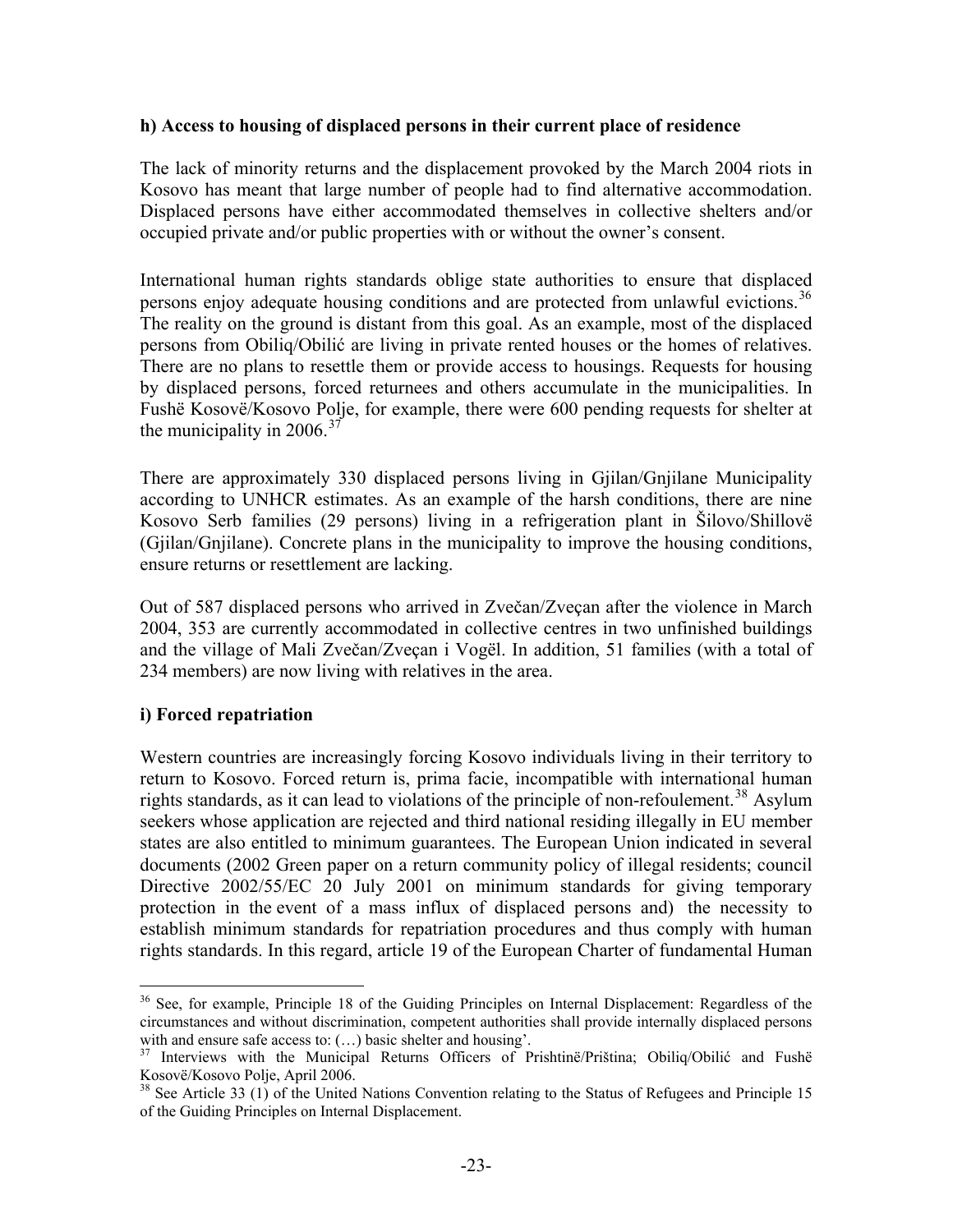<span id="page-23-0"></span>rights prohibits collective expulsions (see also Article 4, Protocol 4 ECHR). Its purpose is to guarantee that every decision is based on a specific examination and that no single measure can be taken to expel all persons having the nationality of a particular state. This provision is especially relevant in light of temporary protection afforded in the event of a mass influx of displaced persons as it has been the case with Kosovo refugees in 1999. Once temporary protection ceases states may forcibly return individuals in their country of origin if conditions exist for a safe, and dignified return. When protection ends states shall in specific cases consider any compelling reasons which makes return impossible. They shall extend the residence of the persons who have special needs such as medical or psychological, and whose children are minors and are attending schools in a member state so that they can compete the current school period. In any case where children are involved it is worth noting that the Convention on the Rights of Children contains a set of obligations aiming to protect children interests.

Following international standards and the position of UNHCR, UNMIK is not supposed to accept the repatriation of individuals belonging to groups at risk, such as Kosovo Serbs, Roma and Kosovo Albanians in a minority situation, and continues to screen Ashkali and Egyptians individuals subject to possible repatriation. During 2006, the overall number of persons involuntarily repatriated from other countries reached 3,598.<sup>[39](#page-23-1)</sup>

There is no Kosovo wide housing strategy in place to address the needs of forced returnees (Kosovo individuals forcibly returned from other countries). Moreover, municipalities are not always informed about the incoming forced returnees. Officials consulted in Prishtinë/Priština and Fushë Kosovë/Kosovo Polje stated to the OSCE that they had no information on forced returns.<sup>[40](#page-23-2)</sup> UNMIK is currently developing a strategy on reintegration in the context of the discussions on the Status transition.<sup>[41](#page-23-3)</sup>

### **3. Housing and property restitution process**

In a post conflict situation, claim mechanisms need to be in place to restore the rights of those who lost their property and/or possession as a result of displacement.<sup>[42](#page-23-4)</sup> Pursuant to principle 29 (2) of the Guiding Principles on Internal Displacement, "competent authorities have the duty and the responsibility to assist returned or resettled Internally Displaced Persons to recover to the extent possible their property and possessions, which they left behind or were dispossessed of upon their displacement. When recovery of such property and possessions is not possible, competent authorities shall provide or assist

<span id="page-23-1"></span> $\overline{a}$ 39 UNMIK OCRM, End of the Year Activity Report, 2006.

<span id="page-23-2"></span><sup>&</sup>lt;sup>40</sup> Interview with MRO, April 2006. Interview with Municipal Deputy President of Fushë Kosovë/Kosovo Polje, April 2006.

<span id="page-23-3"></span> $41$ <sup>41</sup> The OSCE is also a member of the Repatriation and Reintegration Working Group.

<span id="page-23-4"></span><sup>&</sup>lt;sup>42</sup> International law does not provide a standard model of claim mechanism; however there has been a growing recognition lately that the restitution or compensation of properties is a cornerstone of a peace building process and a sustainable return strategy. Consequently, provisions for the resolution of property and land problems have been included in several recent peace agreements or related documents, among others the Dayton Peace Agreement (1995) or following the resolution of the conflict in Abkhazia the subsequent Georgian Draft Law on Restitution of Housing and Property to the Victims of the Georgian Ossetia Conflict. See ABA CEELI: Analysis of the Draft law on Restitution of Housing and Property to the victims of the Georgian-Ossetian Conflict, 30 August 2004.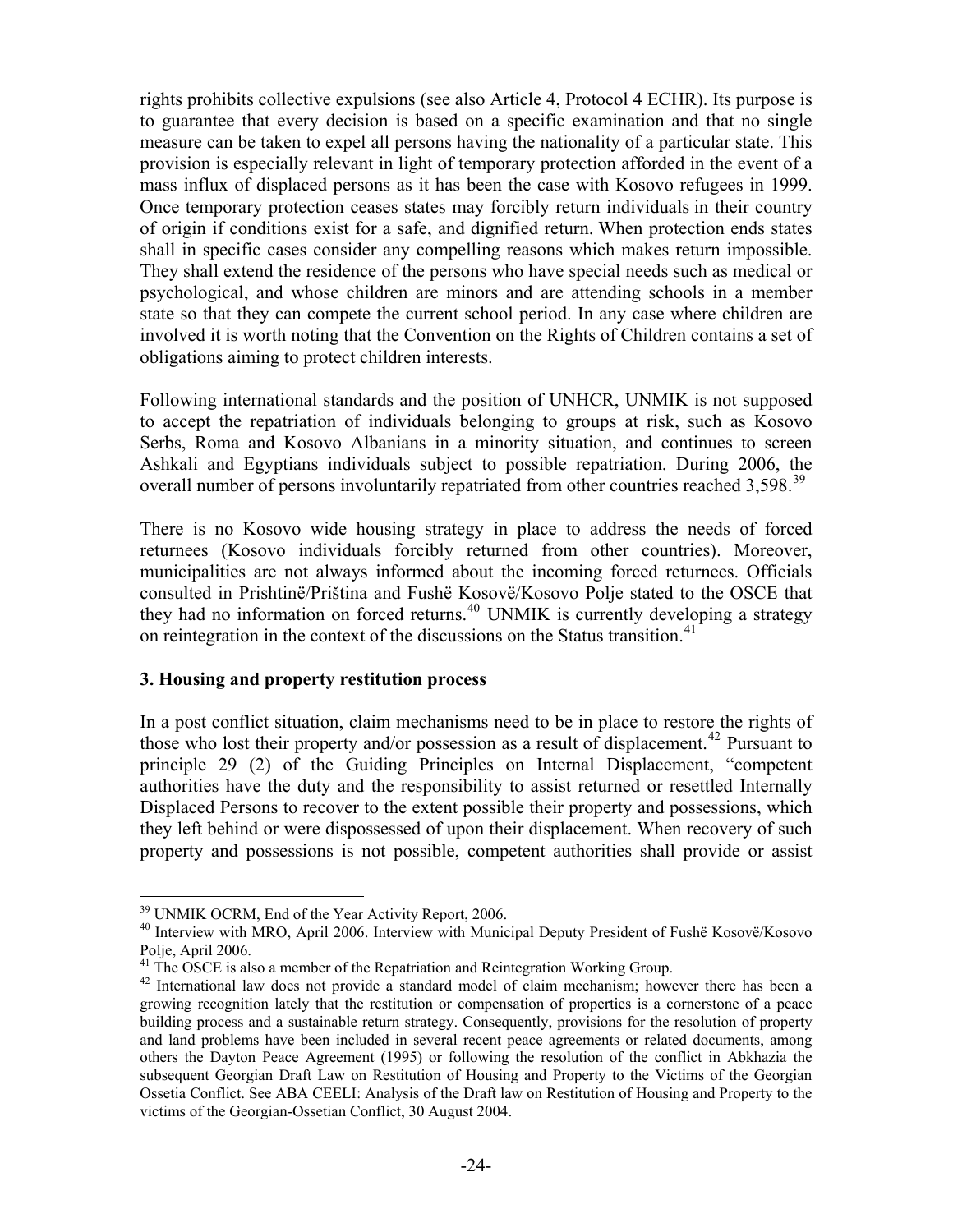these persons in obtaining appropriate compensation or another form of just reparation". $43$ 

The realisation of property rights in the return process of displaced persons implies a two fold process: access to claim mechanisms and effective enforcement of related decisions.

Competent authorities have the duty to support actively this process through positive actions, namely outreach activities towards IDPs, and support the efficient implementation of the relevant decisions. Likewise, competent authorities such as the police, should support this process through preventive measures (i.e., to avoid looting and/or damage to properties).

In Kosovo, UNMIK established the Housing and Property Directorate (HPD) and the Housing and Property Claims Commission (HPCC) to address post-conflict restitution of residential property. The HPCC, thus, is the independent quasi-judicial body to "achieve an efficient and effective resolution of claims concerning residential property", while the HPD is the administrative body managing the process. The legal framework for the HPD/HPCC was established through UNMIK Regulation 1999/23 and UNMIK Regulation 2000/60, which defined the exclusive jurisdiction of the HPCC for three types of residential claims: Category A claims concerning property rights lost due to discriminatory policies during the period 1989-1999; Category B claims concerning informal property transactions of residential property during the period 1989-1999, and Category C claims, which concern involuntary loss of possession of residential property during or after 1999. $44$ 

Despite difficulties encountered by the institution the first years, HPD/HPCC largely fulfilled its mandate. Thus the HPD/HPCC has implemented 28,828 decisions concerning residential property claims (98.9 % of the total case load of 29,160 claims). The remaining  $332$  decisions will be implemented in the coming months.<sup>[45](#page-24-2)</sup> The reason for the delay in implementation is that the decisions in question were pending reconsideration by the HPCC. It is worth noting that in these cases "implementation" does not mean that the claimants have repossessed (and/or returned). It means that either:

- a) the owner has settled privately and no longer needed HPD services (which usually implies a sale);
- b) the property is destroyed so administration not needed;
- c) the property is being administered by HPD;
- d) the case is dismissed; or

 $\overline{a}$ 

e) the owner has taken possession.

<span id="page-24-0"></span><sup>&</sup>lt;sup>43</sup> See also Article 2, Principles on Housing and Property Restitution for Refugees and Displaced Persons E/CN.4/Sub.2/2005/17.

<span id="page-24-1"></span><sup>&</sup>lt;sup>44</sup> See UNMIK Regulation 1999/23 On the Establishment of the Housing and Property Directorate and the Housing and Property Claims Commission and UNMIK Regulation 2000/60 On Residential Property Claims and the Rules of Procedure of the Housing and Property Directorate and the Housing and Property Claims Commission.

<span id="page-24-2"></span><sup>45</sup> Source: KPA website (http://www.kpaonline.org).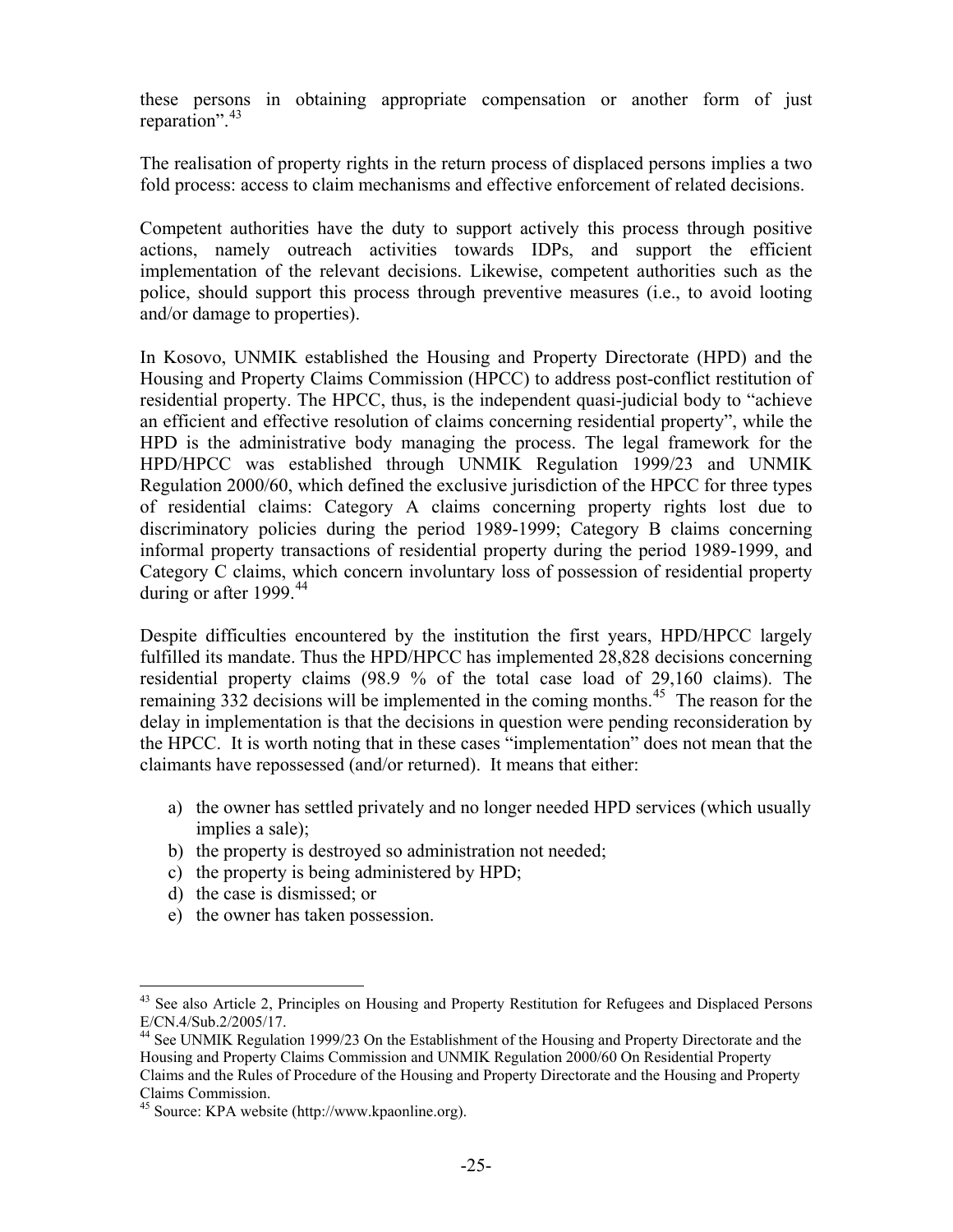|                              | <b>Total</b> | All Claims |                    |     |                          | $A/C$ - Claims                |                                      |      |                             | <b>B-Claims</b> |           |
|------------------------------|--------------|------------|--------------------|-----|--------------------------|-------------------------------|--------------------------------------|------|-----------------------------|-----------------|-----------|
| Area                         |              | withdr.    | Rej.<br><b>HPD</b> |     | Dismissed<br><b>HPCC</b> | Closed<br>Claimant<br>Request | $\Box$ Destroyed Reposs.<br>Property |      | Under <sup>1</sup><br>Admin | W/O             | Granted   |
|                              |              |            |                    | No  | No<br>Juris. merrits     |                               |                                      |      |                             | Phy.<br>Imp.    | Ownership |
|                              |              |            |                    |     |                          |                               |                                      |      |                             |                 |           |
| Kosovo Wide 28829            |              | 2187       | 65                 | 160 | 2712                     | 2218                          | 10154                                | 5199 | 3513                        | 2226            | 395       |
| % of claims                  | 98.9         | 7.5        | 0.2                | 0.5 | 9.3                      | 7.6                           | 34.8                                 | 17.8 | 12                          | 7.6             | 1.4       |
| $%$ of<br><i>implemented</i> | 100          | 7.6        | 0.2                | 0.6 | 9.4                      | 7.7                           | 35.2                                 | 18   | 12.2                        | 7.7             | 1.4       |

### <span id="page-25-0"></span>**Fig 2. Implemented Claims / June 2007**

The mandate of the HPD/HPCC was designed to deal exclusively with conflict related residential property claims. While immovable property, which was associated to a residence fell within the HPD/HPCC's mandate, privately owned agricultural and commercial property was left out of the process.

This gap in the protection of the rights to housing and property restitution was only addressed recently. In 2005, the Special Envoy of the UN Secretary General, Mr. Kai Eide, in his Comprehensive Review of the Situation in Kosovo (the "Kai Eide Report") identified illegal occupation of agricultural and commercial property as one of the major factors hindering returns in Kosovo and thus requiring urgent intervention. In a parallel process of local empowerment, the international body entrusted to resolve conflict related property disputes, the HPD/HPCC was succeeded by the Kosovo Property Agency (KPA), an independent local institution with the mandate of resolving all outstanding residential, commercial and agricultural private immovable property disputes related to the conflict.  $46$ 

The KPA is thus formed by an Executive Secretariat, a Supervisory Board and a Property Claims Commission (PCC) as a quasi judicial body. The participation of the PISG in the administrative oversight and policy guidance of the KPA is ensured through the nomination by the Prime Minister of Kosovo of two of the members of the Supervisory Board. As for the claims dispute resolution the PCC shall reach a decision on the claimed property in relation to title, property use rights and lawful possession rights. The decisions of the PCC are final if not appealed. Unlike the previous HPD/HPCC mechanism, commission decisions may be appealed to the Supreme Court to be adjudicated by a panel of three judges, two internationals and one local, all authorized by the SRSG. Most importantly, the decisions of the PCC constitute title determinations and therefore successful claimants holding PCC decisions will be able to register their ownership (or right of use) in the Kosovo Immovable Property Rights Register.

### **a) Access to claim mechanisms**

 $\overline{a}$ 

The first step in ensuring full realisation of property rights relies on the existence of a claim mechanism that displaced persons can access. Information on and access to the

<span id="page-25-1"></span><sup>&</sup>lt;sup>46</sup> See UNMIK Regulation 2006/10 On the Resolution of Claims Relating to Private Immovable Property, including Agricultural and Commercial Property, as superseded by UNMIK Regulation 2006/50.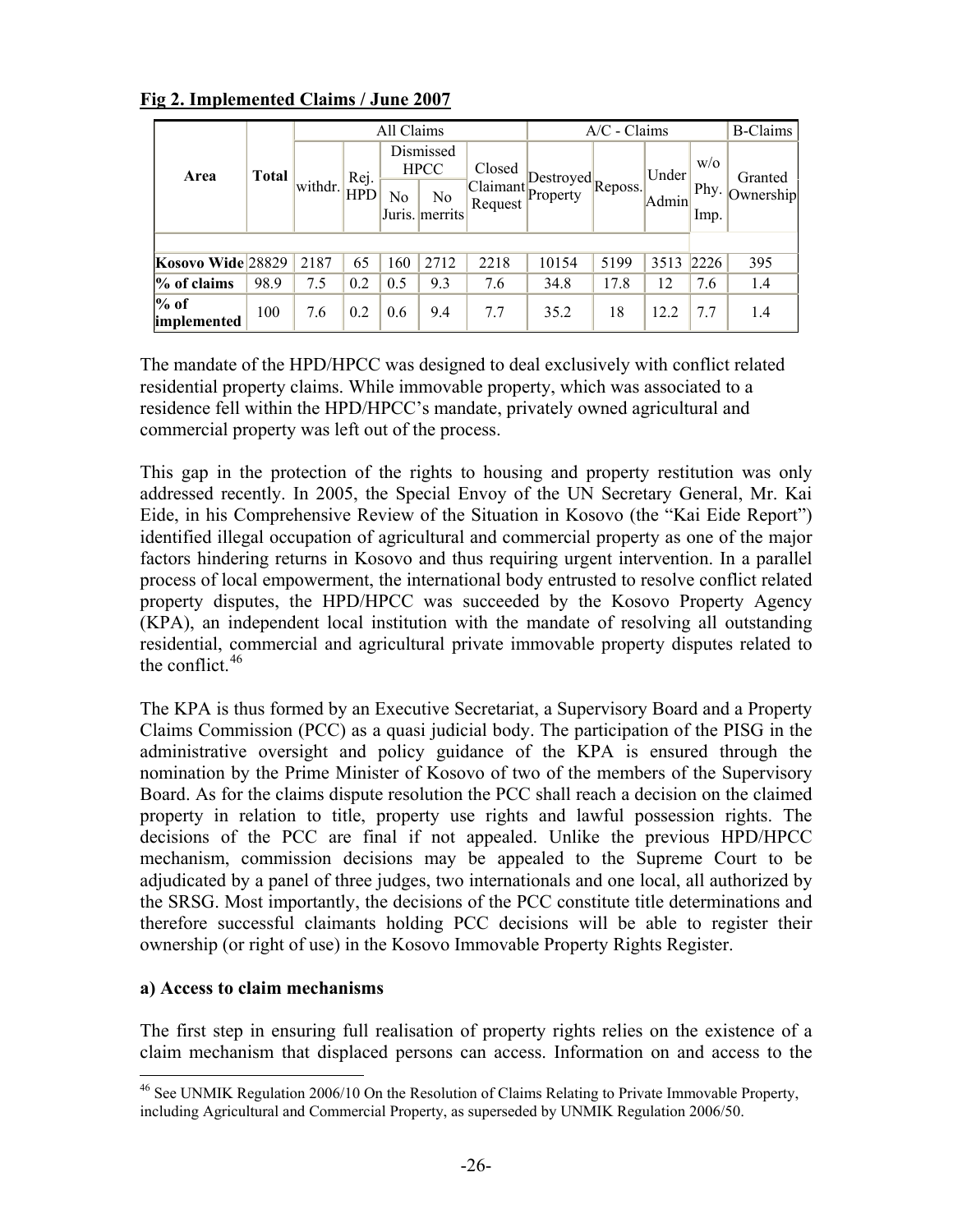<span id="page-26-0"></span>claim in-take process is ensured through KPA offices, mobile teams within and outside Kosovo, outreach campaigns by the Kosovo Property Agency, non-governmental and inter-governmental agencies, as well as the PISG. As of June 2007, the Kosovo Property Agency has taken 23,629 claims (See Fig 2).

Special efforts have been taken to ensure access to the claim process by vulnerable communities, such as Roma, Ashkali and Egyptians. In this sense, the KPA conducted in February 2007 an outreach campaign to inform displaced Roma, Ashkali and Egyptian persons about the claim process. The KPA expects an additional 1,000 claims as a result of this campaign.

### **b) Enforcement of claims and impact on return**

The resolution of claims constitutes the first phase of the process necessary to restore rights and subsequently encourage and in many cases conditions a sustainable return. However, as mentioned above, the resolution of a property claim does not necessarily imply the return of the displaced. In Kosovo the reality has been rather the contrary as a result of a still high rate of destroyed properties and a low rate of repossession. In 10,108 of the cases, the property was found to be destroyed and therefore no remedy was available from HPD/HPCC. In these cases, the result of the process was a declaratory statement of the HPCC establishing the lawful possession of the successful claimant.

In 3,513 adjudicated cases the claimant chose to place the property under administration and in 1,159 cases the claimant could not be reached. In all, only in 5,199 cases (17.8 per cent) implementation has resulted in a request for repossession by the property right holder, which often signifies the sale of the residence to either the current occupant or otherwise a new buyer.<sup>[47](#page-26-1)</sup> Out of these, in 3,771 cases a forced eviction was necessary (86.6 per cent) and in 588 (13.4 per cent) cases the occupant released the property voluntarily before a forced eviction was necessary.

In certain cases, the eviction of the occupant is followed by a new unlawful occupation of the residential property. In these cases the applicable legislation allows for an action *ex officio* by the Police to remove the illegal occupant. <sup>[48](#page-26-2)</sup> However, after reported cases of illegal re-occupation after evictions, the international community prioritised the need to deter re-occupation by the Kosovo Police Service in the "Contact Group's 13 Priorities for Standards Implementation". Relevant Standard Operation Procedures were revised to ensure adequate enforcement.<sup>[49](#page-26-3)</sup> Moreover, the Kosovo Property Agency appointed a focal point to monitor cases of re-occupation in co-operation with the police.

The enforcement of decisions of the PCC over claims related to land will require remedies other than evictions from closed premises, including, but not limited to placing the property under administration, lease agreements, seizure and demolition of unlawful structures, auction, all of which will facilitate and ensure the return of properties to the

<span id="page-26-1"></span><sup>&</sup>lt;sup>47</sup> As of April 2007, source Housing and Property Directorate Website (http://www.hpdkosovo.org).

<span id="page-26-2"></span><sup>&</sup>lt;sup>48</sup> See Section 13.6 of UNMIK Regulation  $2000/60$  and Section 16.5 of UNMIK Regulation 2006/50.

<span id="page-26-3"></span><sup>&</sup>lt;sup>49</sup> See letter of the UNMIK Office of the Legal Adviser to the Police Commissioner (13 February 2007) requesting a revision of the Kosovo Police Service Standard Operating Procedures.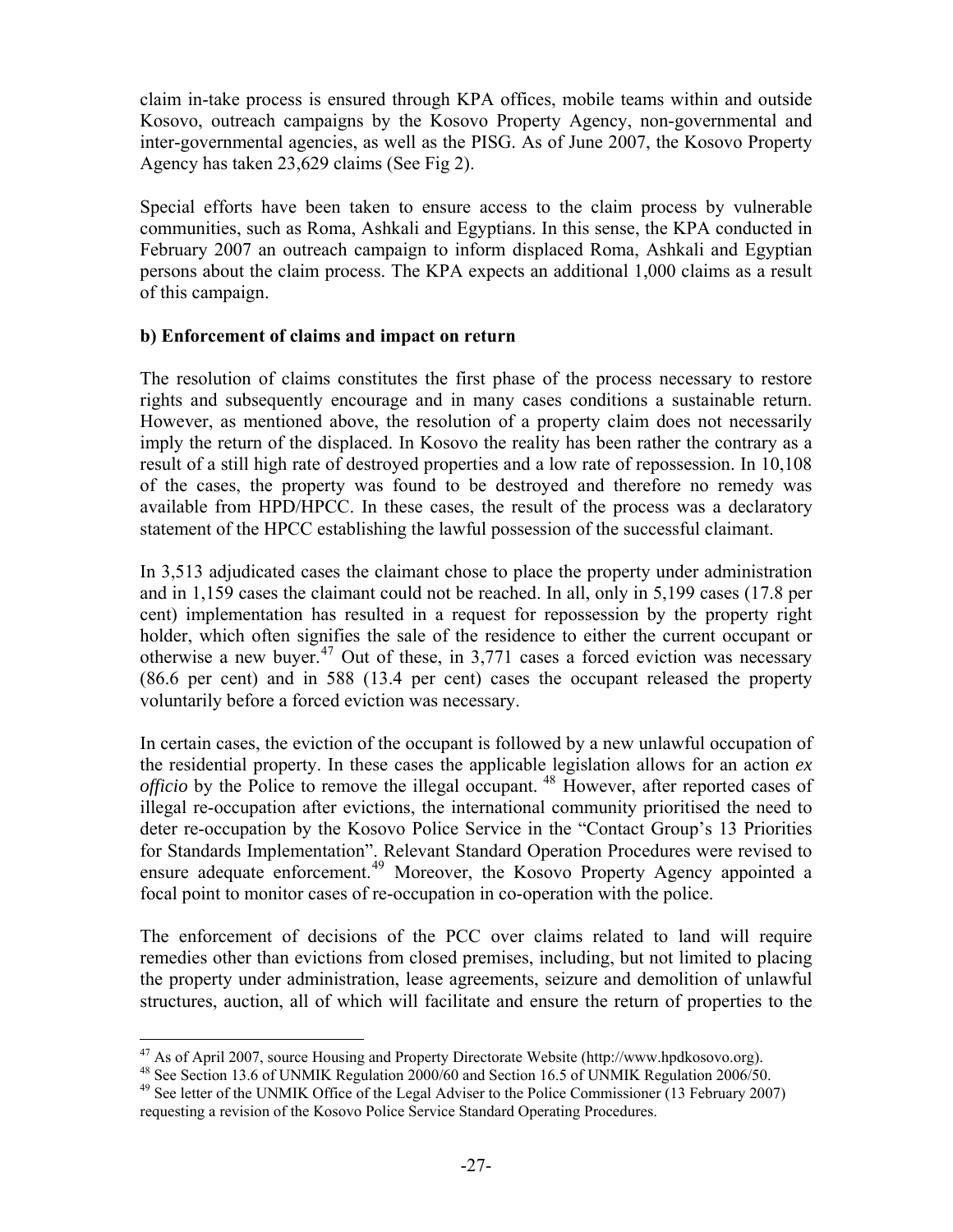<span id="page-27-0"></span>lawful property right holder. By receiving a determination of title, the successful claimants will be able to register the confirmed title, if necessary, in the Kosovo Immovable Property Rights Register.

In this sense, the wide range of remedies envisaged by the KPA in addition to evictions (administration, leases, seizure and demolition, auctions) provide different possibilities to respond to occupation of land. Taking into account the experience of the HPD/HPCC process, administration of land is likely to be the primary method of implementation of PCC decisions.

## **c) Compensation**

International standards foresee the possibility of compensation in cases in which restitution is not feasible. In line with the earlier described "Pinheiro Principles", as an example, the European Court of Human Rights held in *Cyprus v. Turkey* that the fact that displaced Greek Cypriots owners of property in Northern Cyprus were being denied access to and control, use and enjoyment of their property as well as any compensation for the interference with their property rights constituted a violation of Article 1 of Protocol 1 (Right to Property).<sup>[50](#page-27-1)</sup> In this regard, in the pending caseload of HPD/HPPC there are some 258 HPCC decisions where there are both an 'A' and a 'C' successful claims for the same residence. In these cases awards of monetary compensation have been made in favour of the 'A' claimants pursuant to Section 4 of UNMIK Regulation 2000/60. This concerns category A claims where the unsuccessful party to the claim should be paid compensation for their loss of a residual property right following the award of possession to the other party (the 'C' claimant). Further legislation is still needed to arrange for the necessary determination of the precise amounts in compensation to be paid, and discussions are taking place between UNMIK and the PISG to establish an appropriate mechanism. In principle, the successful party to the claim will be required to pay the compensation, although alternative arrangements are also under consideration.

In approximately 300 cases involving both dismissed A claims and successful C claims the HPCC authorised the regular courts to determine the legal remedies that may be available to the A claimant.

The KPA notified the OSCE and the UNMIK Department of Justice and the relevant court of a case in which the court issued a decision reviewing the decision of HPCC on a C claim, in breach of Section 2.7 of UNMIK Regulation 1999/23 which states that final decisions of the Commission are binding and enforceable, and are not subject to review by any other judicial or administrative authority in Kosovo.<sup>[51](#page-27-2)</sup> Such cases prove the need for training of the judges and close monitoring by the international community to ensure that the exclusive jurisdiction of HPCC is respected.

<span id="page-27-1"></span><sup>&</sup>lt;sup>50</sup> ECtHR, Cyprus v. Turkey, 2001.

<span id="page-27-2"></span><sup>&</sup>lt;sup>51</sup> Letter of the Executive Director of the Kosovo Property Agency, 18 April 2007.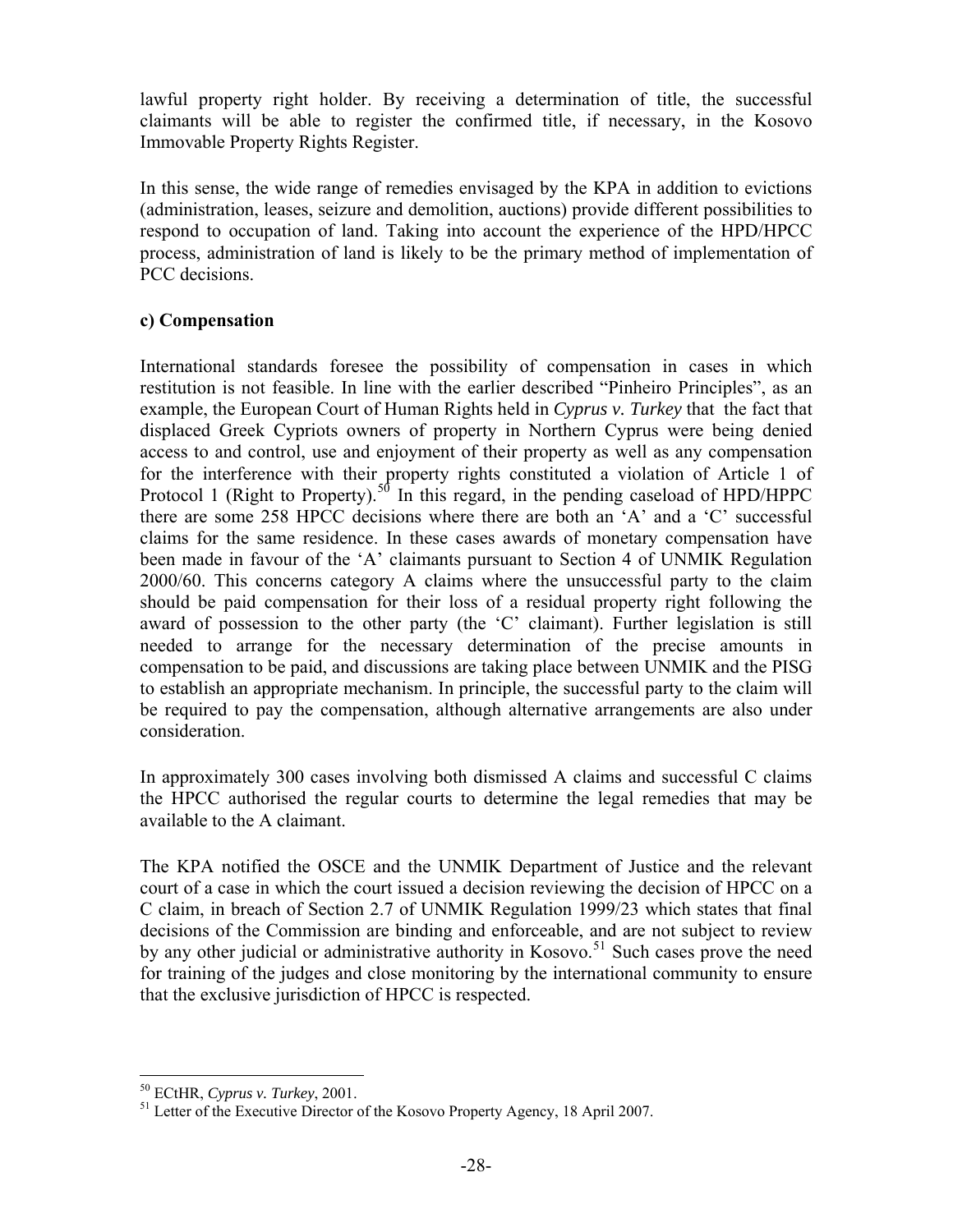#### <span id="page-28-0"></span>**d) Administration of abandoned properties**

The KPA has the authority to administer abandoned properties.<sup>[52](#page-28-1)</sup> "Abandoned" in this sense means "any property which the owner or lawful possessor and the members of his/her family household have permanently or temporarily, other than for an occasional absence, ceased to use and which is either vacant or illegally occupied".<sup>[53](#page-28-2)</sup> The administration of a house or an apartment means that KPA can allocate it on a temporary basis to other persons on humanitarian grounds. $54$ 

Since November 2006, the KPA has implemented a rental scheme covering all of the 5,046 residential properties currently under KPA administration. To date, more than 3,118 property right holders have included their property in the scheme. 409 occupants are currently paying rent and thus 133.475,61 euros have been collected. Following pressure from the PISG, several banks have agreed to reduce their charges on transfers outside Kosovo. The first payments for the period of September to November were completed in December while the December rents were transferred in early January 2007. The implementation of the rental scheme guarantees income for displaced persons as well as a physical protection of properties. As mentioned above, administration of land is one of the remedies provided for in the KPA framework. The publicity of the land administration possibilities may allow for agricultural investors to lease groups of parcels belonging to different displaced persons and thus promoting both economic development and a regular income to those displaced.

1

<sup>52</sup> Section 16, UNMIK Regulation 2006/10.

<span id="page-28-2"></span><span id="page-28-1"></span><sup>&</sup>lt;sup>53</sup> See Section 1, UNMIK Regulation 2000/60.

<span id="page-28-3"></span><sup>&</sup>lt;sup>54</sup> There are two ways in which KPA places a property under administration: a) by agreement of the parties in settlement of a claim; by the claimant, following a decision confirming his property right; or following eviction, if the claimant fails to repossess the property within 14 days of being notified of the execution of the eviction. This means that the residence is under administration only for so long as the displaced person wants to do so. If the displaced person decides to return or to sell the property, he or she can request that the administration be terminated. The KPA is obliged then to hand over the property under administration to the successful claimant within 90 days; and b) where no claim has been submitted for the property and it is either vacant, occupied, but the current occupant does not assert any right to the property; or on the request of the owner or occupancy right holder of the property.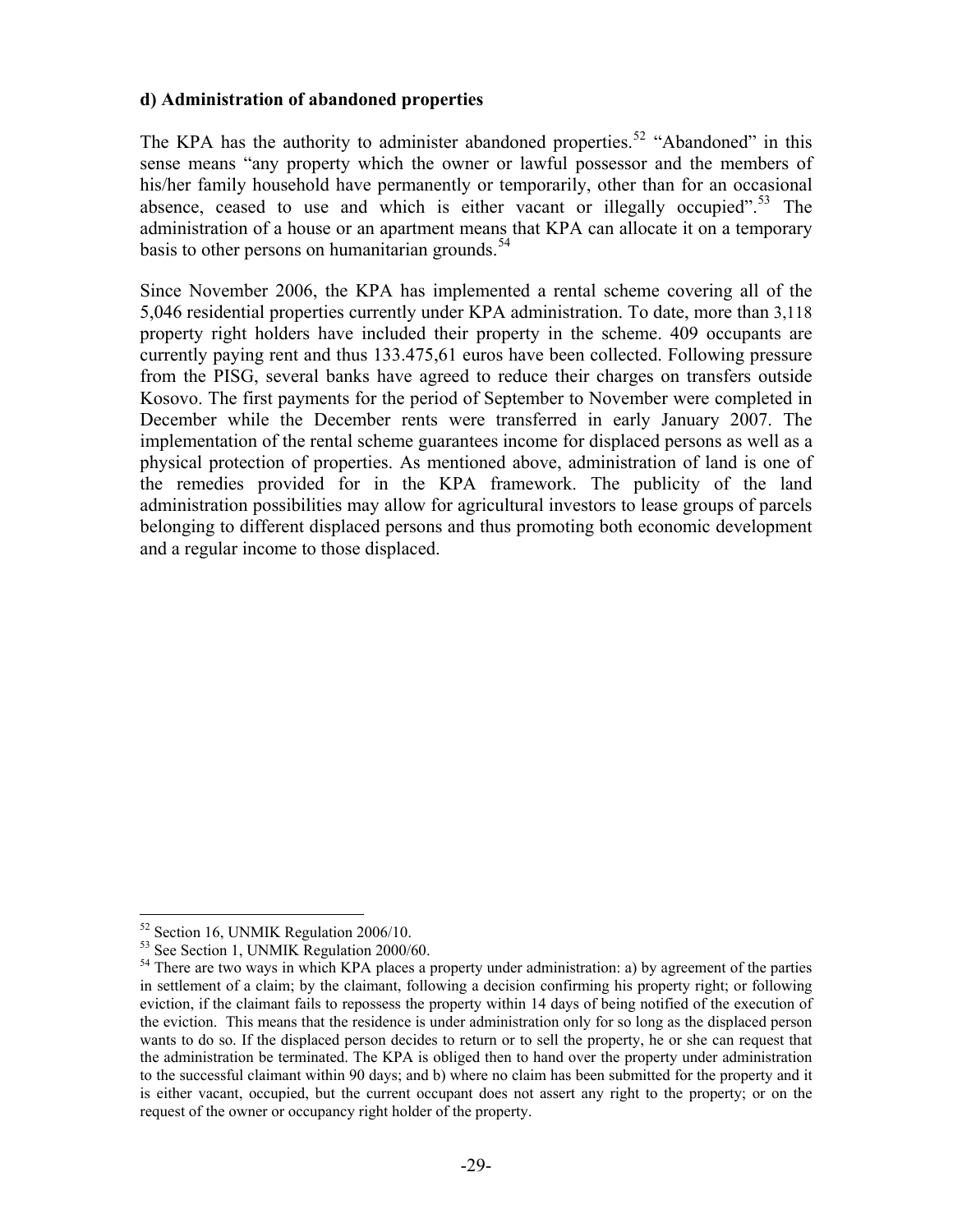#### <span id="page-29-0"></span>**Fig. 3. Total claimed properties as of June 2007 by type of rights and property claimed (source KPA website).**

## **Type of Property Rights**

| <b>Region/Category</b> | Gjilan/<br>Gnjilane | Mitrovicë<br><b>Mitrovica</b> | Pejë/Peć | Prishtinë/<br>Priština | <b>Prizren</b> | <b>Total</b> | $%$ of<br><b>Claims</b> |
|------------------------|---------------------|-------------------------------|----------|------------------------|----------------|--------------|-------------------------|
| Ownership              | 4946                | 2681                          | 8054     | 4326                   | 3416           | 23423        | 99.1                    |
| <b>User Rights</b>     | 21                  | 37                            | 49       | 64                     | 35             | 205          | 0.9                     |
| <b>Compensation</b>    | $\overline{0}$      | $\Omega$                      | $\theta$ | $\theta$               | $\theta$       | 0            | 0                       |
| <b>Total</b>           | 4967                | 2718                          | 8103     | 4390                   | 3451           | 23629        | 100                     |
| % of Claims            | 21                  | 11.5                          | 34.3     | 18.6                   | 14.6           | 100          | 100                     |

# **Type of Property**

| Region/<br><b>Property Type</b>        | Gjilan/<br>Gnjilane | Mitrovicë<br><b>Mitrovica</b> | Pejë/Peć | Prishtinë<br>/Priština | <b>Prizren</b> | <b>Total</b> | $%$ of<br><b>Claims</b> |
|----------------------------------------|---------------------|-------------------------------|----------|------------------------|----------------|--------------|-------------------------|
| <b>Residential</b>                     | 262                 | 152                           | 514      | 334                    | 235            | 1497         | 6.3                     |
| <b>Commercial with</b><br>buildings    | 95                  | 140                           | 175      | 254                    | 94             | 758          | 3.2                     |
| <b>Commercial</b><br>without buildings | 4610                | 2426                          | 7414     | 3802                   | 3122           | 21374        | 90.5                    |
| <b>Total</b>                           | 4967                | 2718                          | 8103     | 4390                   | 3451           | 23629        | 100                     |
| % of Claims                            | 21                  | 11.5                          | 34.3     | 18.6                   | 14.6           | 100          | 100                     |

# **4. Claims for conflict-related damage suspended in 2004 and other challenges linked to displacement**

The right to housing and property restitution establishes that refugees and displaced persons should be compensated for any housing, land and/or property that is factually impossible to restore as determined by an independent, impartial tribunal.<sup>[55](#page-29-1)</sup> Moreover, the institutional protection of the property rights of displaced persons and their right to return requires the effective functioning of the judiciary and the police. This will ensure

<span id="page-29-1"></span> $\overline{a}$ <sup>55</sup> Pinheiro Principles, Section II. The Right to Housing and Property Restitution.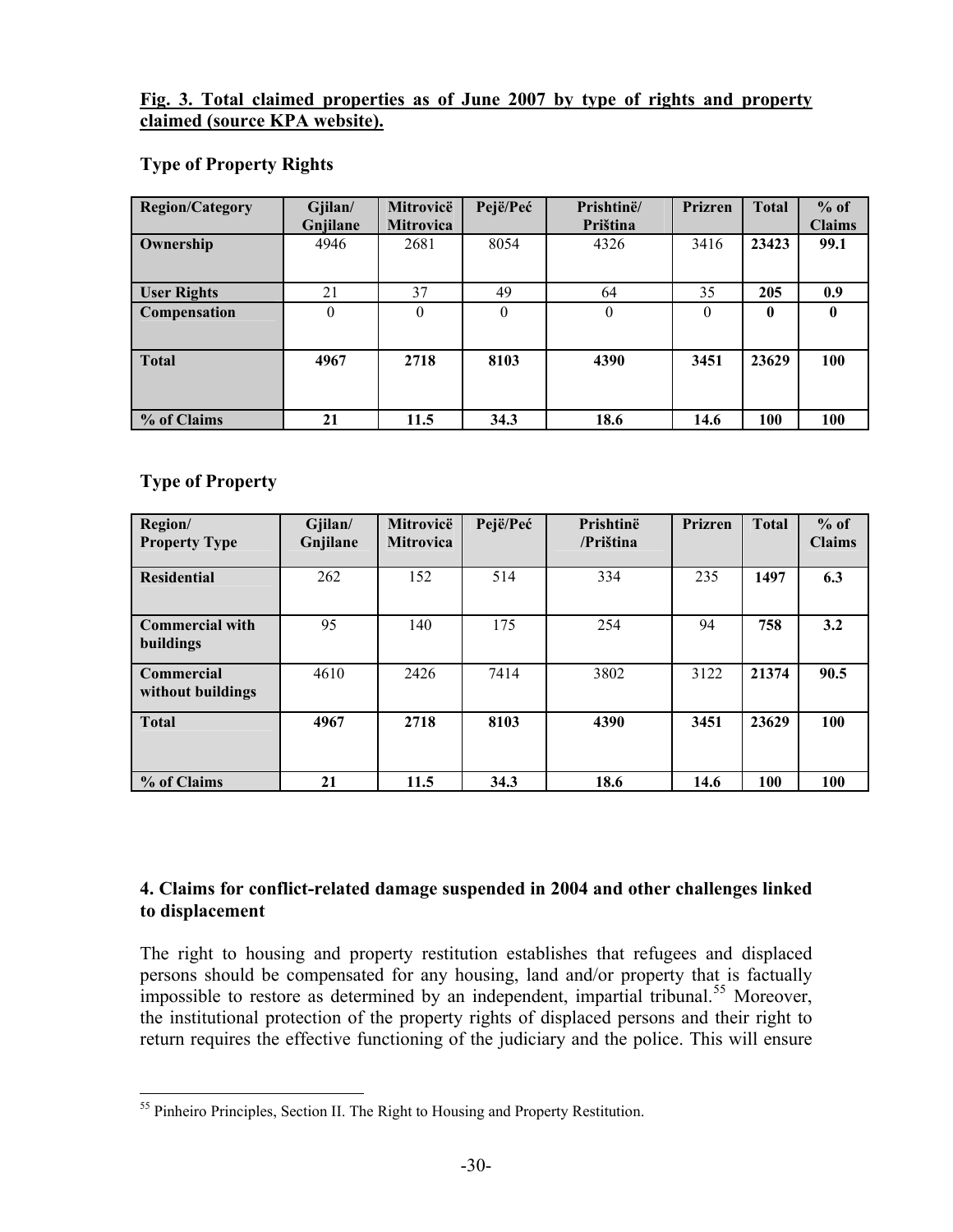<span id="page-30-0"></span>remedies for the unlawful occupation and/or damage to property and will prevent and sanction new unlawful acts.

The protection of these rights in Kosovo is compounded by challenges which are directly related to the particular circumstances of the Kosovo conflict, as well as to displacement, and a judicial system under development. In some instances, these challenges lead to a de facto discrimination of displaced persons and violations of the right to a fair trial (Article 6, ECHR). Of particular importance are:

- a) non-resolution of a number of conflict related damage claims lodged by Kosovo-Serbs against UNMIK, KFOR and PISG;
- b) fraudulent transactions;

 $\overline{a}$ 

- c) irregular use of the office of the temporary representative in civil proceedings;
- d) lack of effective protection of empty properties belonging to minorities and/or returnees; and
- e) lack of adequate notice and compensation in expropriations by government authorities.

### **a) The claims against UNMIK, KFOR, PISG and individuals suspended in 2004**

Immediately after the conflict in Kosovo, a large number of residential and other immovable properties owned by minority community individuals were destroyed. The March 2004 Riots, as reflected in the previous chapter, made the situation even more complicated. In the course of its work, the KPA has identified up to 10,401 destroyed properties. In the majority of these cases, the houses belonged to minority community members who are currently displaced and have seen no remedy for the destruction of their properties.<sup>[56](#page-30-1)</sup>

The individuals affected by destruction of their properties have sought remedy with the Kosovo regular courts: in 2004 thousands of Kosovo Serbs lodged claims in the regular courts requesting, based on applicable legislation, compensation for damage that occurred immediately after the conflict. A considerable number of these claims are lodged against multiple defendants. Thus, the plaintiff is requesting compensation from *inter alia* both UNMIK and/or KFOR, whose personnel benefits from the immunities defined by UNMIK Regulation 2000/47, and which can be considered as falling outside the courts' mandate, and Kosovo Municipalities or individual persons. As of December 2006, the number of such claims amounted to  $18,132$ .<sup>[57](#page-30-2)</sup>

In August 2004, the UNMIK DoJ instructed Presidents of the Supreme, District and Municipal courts not to process these cases pending an adequate solution. The DoJ issued new instructions on 15 November 2005 requesting the courts to process those cases

<span id="page-30-1"></span><sup>56</sup> See Website of the Housing and Property Directorate: <http://www.hpdkosovo.org/newimplemented.asp>, accessed on the 30 November 2006.

<span id="page-30-2"></span><sup>&</sup>lt;sup>57</sup> Article 180, Law on Contracts and Torts, Official Gazette of SFRY No. 29/1978, as amended. Special liability under subsection 6 of the Law under Article 180 is defined as: '(1) A State whose agencies, in conformity to existing regulations, were bound to prevent injury or loss, shall be liable for loss due to death bodily injury or damage or destroying property of an individual due to acts of violence or terror, as well as in the course of street demonstrations and public events'.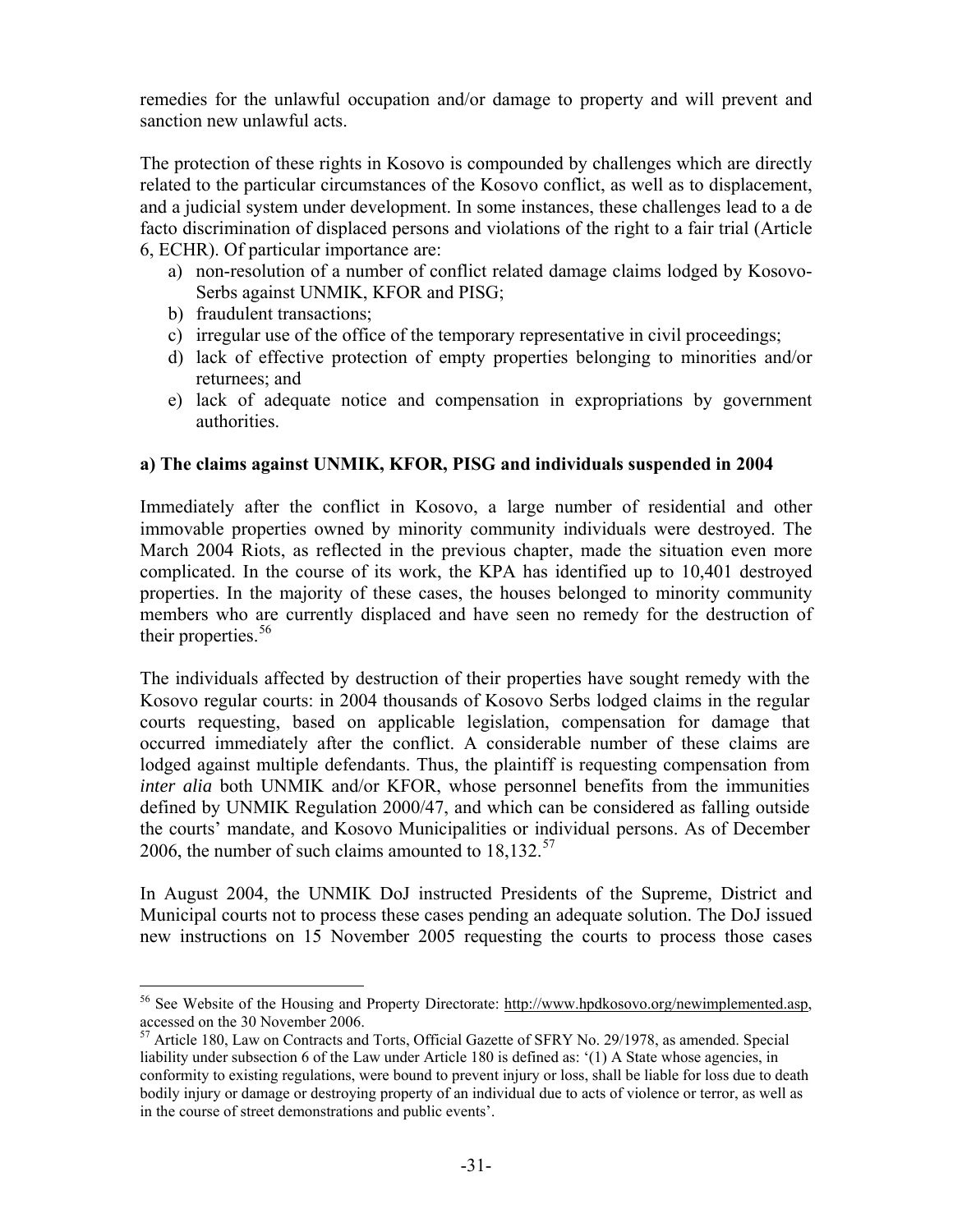related to claims for compensation for damages committed by identified natural persons after October 2000.[58](#page-31-0)

The reason given by the UNMIK DoJ for this instruction was that the massive influx of claims would severely hinder the work of the courts, increasing their already large backlog of cases. In addition, most of the Serbian plaintiffs would need special security arrangements to access the courts.<sup>[59](#page-31-1)</sup> The instruction has raised human rights concerns, as it compromises the right of access to court by the Kosovo Serbs plaintiffs as well as their right to have a case adjudicated within a reasonable time. $60$ 

The instructions have been also interpreted by most judges dealing with civil cases as applicable to the claims for compensation filed against the Municipalities and UNMIK as a result of damages to property occurred during the March 2004 riots (see Chapter 5). Consequently, even though many persons have been convicted for the crime of damage of property committed in respect of acts that took place during the March 2004 riots, the OSCE has not identified any civil case for compensation arising from those convictions. On the other hand there are a few compensation claims for the damages suffered by Kosovo Serbs during the March riots filed against the Municipalities, the Provisional Institutions of Self-Government and UNMIK, but they all remain on hold until the present date, pursuant to the instructions of the Department of Justice.

The problem of pending claims does not only exist with regard to damages suffered by Kosovo Serbs since 1999. In addition, and during the same period of time, more than 2,939 claims of a similar nature were lodged by Kosovo Albanians against the Republic of Serbia and Kosovo Serb individuals for damage suffered during the 1999 conflict.<sup>[61](#page-31-3)</sup> Although there is no instruction by the Department of Justice regarding these cases, they are all suspended given the incapacity of the courts to deal with indemnity claims against absent persons (the current location of most Kosovo Serb respondents is unknown) and the lack of jurisdiction of the Kosovo Courts to try cases against the Serbian State.

The longstanding lack of resolution of these claims (almost three years since August 2004) constitutes a violation of the right to a fair trail.<sup> $\delta$ 2</sup> Moreover, it constitutes a clear breach of the right of all refugees and displaced persons to have restored to them any housing, land and/or property of which they were arbitrarily deprived or to be compensated when such restoration is not possible. $^{63}$  $^{63}$  $^{63}$ 

 $\overline{a}$ 

<span id="page-31-0"></span><sup>&</sup>lt;sup>58</sup> Letter of the UNMIK Director of Justice, 24 August 2004 and 15 November 2005.<br><sup>59</sup> See OSCE Legal System Monitoring Section First Review of the Civil Justice System in Kosovo.

<span id="page-31-2"></span><span id="page-31-1"></span><sup>&</sup>lt;sup>60</sup> See supra note. This issue also raised concerns within the Ombudsperson Institution in Kosovo, which addressed the matter to the Department of Justice on several occasions. See Ombudsperson Institution in Kosovo, *Fifth Annual Report* 2004-2005 addressed to the Special Representative of the Secretary-General of the United Nations, 11 July 2005, available at http://www.ombudspersonkosovo.org.

<span id="page-31-3"></span><sup>&</sup>lt;sup>61</sup> According to the statistics provided by the Kosovo Judicial Council (KJC), Office for Statistics.

<span id="page-31-4"></span><sup>&</sup>lt;sup>62</sup> The ECtHR has pointed out on several occasions that the right of access to court is part of the Right to a Fair Trial (Article 6, ECHR) and shall be rendered effective. See the judgments of the Court in *Golder v. UK*, A 18, 1975 and *Airey v. Ireland*, A32, 1979.<br><sup>63</sup> See Pinheiro Principles, Article 2.

<span id="page-31-5"></span>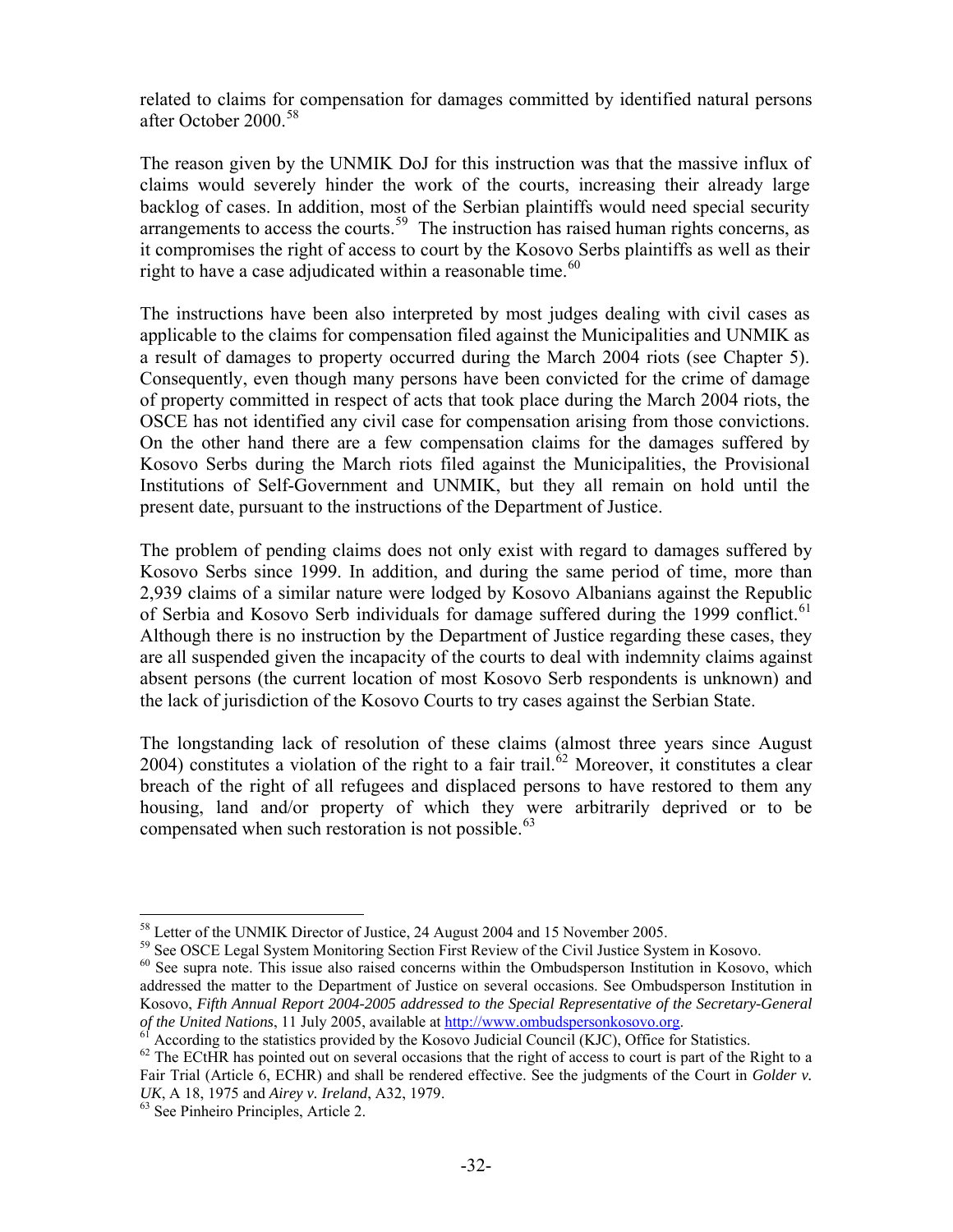<span id="page-32-0"></span>Currently, the UNMIK DoJ, in co-ordination with other stakeholders (the Kosovo Property Agency, the European Union Planning Team, the Kosovo Judicial Council, the Ministry of Justice and the OSCE) is attempting to find a solution for all of these cases. The aim is to develop a proposal to expeditiously adjudicate the property related cases filed by Kosovo Serbs against KFOR, UNMIK, Municipalities and individuals suspended in 2004 (and related cases), including assistance to courts and judges and elimination of legal impediments as appropriate.

### **b) Fraudulent transactions**

Fraudulent transfers of immovable property occur either through the falsification of personal identification documents or the forgery of authorisations to third parties to conduct the transaction.<sup>[64](#page-32-1)</sup> After receiving complaints in this direction, the Director of the UNMIK Department of Justice issued an instruction to all Municipal Courts in Kosovo to refer any letter of authorisation for an immovable property transfer issued in Serbia proper to the Department for verification.<sup>[65](#page-32-2)</sup> This procedure, however, results in considerable delays due to the fact that the Department needs to communicate with the Ministry of Justice in Serbia.

### **c) Irregular use of temporary representatives**

As for the use of temporary representatives, the OSCE has repeatedly observed court practices that lead to violations of the right to a fair trial. This is due to the fact that in a number of cases: a) the courts fail to use available means to locate the respondents prior to the appointment of a temporary legal representative; b) the courts fail to demonstrate that their decision to appoint a temporary representative is necessary to prevent detrimental consequences to the parties which is a precondition for the appointment of a temporary representatives according to the applicable law<sup>[66](#page-32-3)</sup> c) inappropriate public announcement of the appointment of temporary representatives; d) the plaintiff proposing the name of the temporary representative; e) the temporary representative is paid by the plaintiff; f) inadequate performance during representation.<sup>[67](#page-32-4)</sup>

### **d) Lack of effective protection of properties belonging to minorities and/or returnees**

Another area of concern related to the displacement of property right holders and the process of reconstruction of their houses, is the protection of reconstructed houses from damage and looting. The protection of empty reconstructed properties where the former lawful occupant does not return is especially worrying. In Fushë Kosovë/Kosovo Polje, with the exception of the few houses repossessed or sold, all other houses reconstructed after the March riots were looted. For example, 65 cases of criminal acts of damage and burglaries were reported to Police during 2005, involving 51 of these properties.

 $\overline{a}$ 

<span id="page-32-1"></span><sup>&</sup>lt;sup>64</sup> See OSCE LSMS First Review of the Civil Justice System, June 2006, p. 21.<br><sup>65</sup> Justice Circulars DOJ/DIR/344/JH/04 and DOJ/LPD/0371/er/05.<br><sup>66</sup> Article 84, LCP.

<span id="page-32-2"></span>

<span id="page-32-4"></span><span id="page-32-3"></span><sup>&</sup>lt;sup>67</sup> OSCE LSMS Spot Report on 'The Appointment of Temporary Representatives in Property Disputes', April 2005. See also First Review of the Civil Justice System, June 2006, p. 25.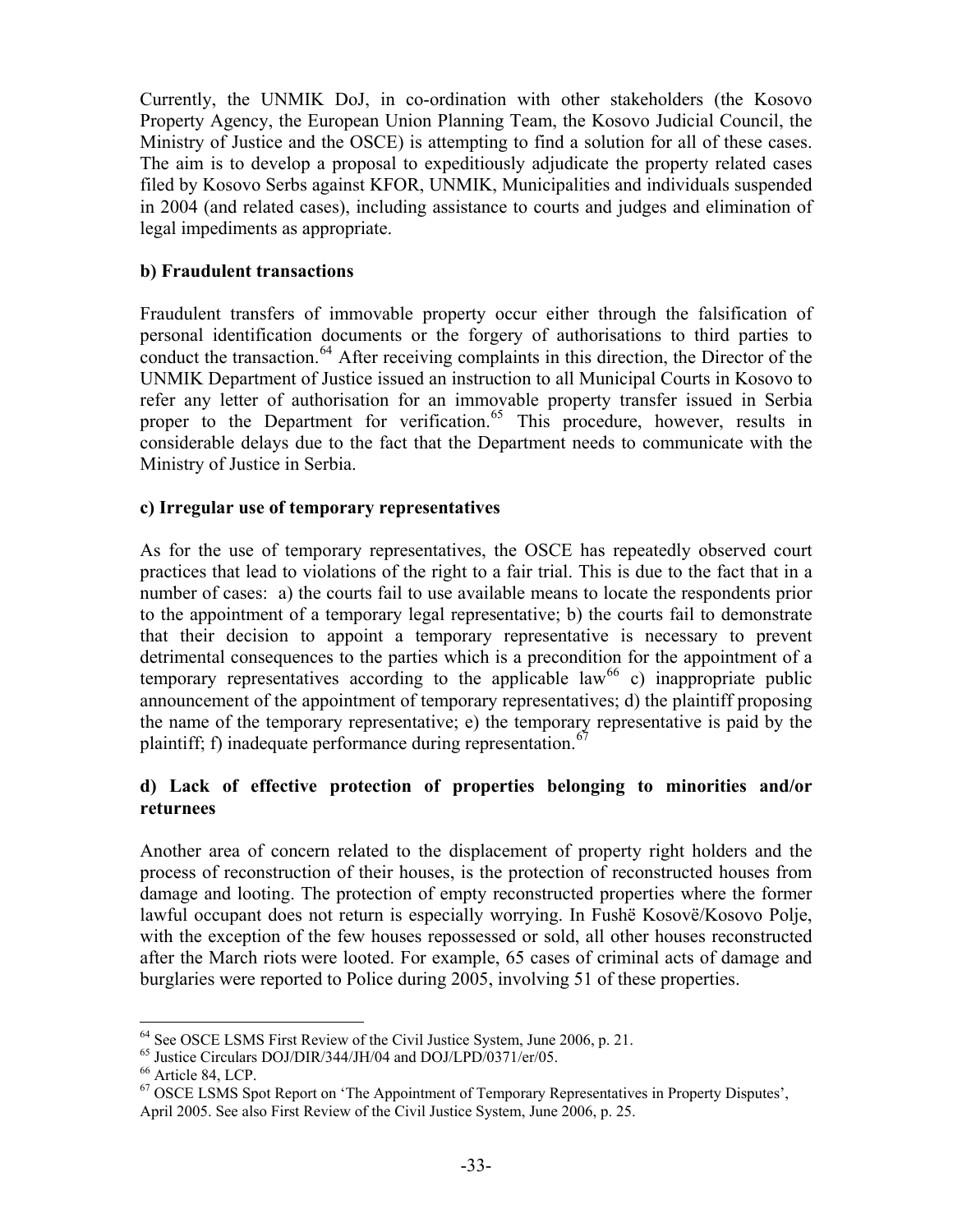<span id="page-33-0"></span>Other cases of damage have been reported throughout Kosovo. One of the most recent and prominent ones took place during September 2006, in two different villages of Klinë/Klina Municipality. On the night of the  $11<sup>th</sup>$  September 2006, a reconstructed house belonging to a Kosovo Serb in the village Shtupel/Štupelj was severely damaged by an explosion. Few days earlier, a looting incident had taken place in a reconstructed house in the village Klinavac/Klinafc.

Also in Klinë/Klina, the Municipality demolished on the  $3<sup>rd</sup>$  March 2007 an entire building under KPA Administration following an expropriation procedure. Despite official requests from the KPA to stop the demolition, the Municipality went ahead and demolished the building after notifying the occupant (a temporary permit holder) verbally. A criminal lawsuit is ongoing.

In all, the lack of effective protection leads to a decreased confidence in the Kosovo law enforcement institutions by displaced persons and minority community individuals.

## **5. The March 2004 Riots reconstruction programme**

During the March 2004 Riots minority community owned properties as well as Serb Orthodox cultural heritage sites were targeted. As a result, 993 residential properties and 34 religious buildings were either damaged or destroyed and 398 minority community members suffered damages or destruction to their commercial and/or secondary buildings. Moreover, close to 4,000 persons were displaced from their homes, some of them for the second time, as they had already been displaced in 1999.<sup>[68](#page-33-1)</sup> The events had a considerable impact on both the implementation of the HPD/HPCC mandate (i.e., HPD Regional Offices were looted) as well as the returns process, which was brought to a virtual halt. The riots negatively affected the physical security of the minority communities as well as the perspectives for socio-economic integration of potential returnees. In all, local and international authorities failed to protect individuals from displacement.

The reconstruction of the March 2004 Riots damage to residences, secondary buildings and commercial premises was entrusted to the PISG. $^{69}$  $^{69}$  $^{69}$  Thus, during the initial reconstruction period the reconstruction process was led by an ad hoc governmental commission - the Central Inter-ministerial Commission for Reconstruction (CIMC) also known as the "Brajshori Commission".<sup>[70](#page-33-3)</sup> Significant progress was achieved until the CIMC ceased to function at the end of July 2005. The CIMC was dissolved in November 2005.

Addressing the March 2004 destruction became higher priority for the government of Kosovo after the countries of the Contact Group included it as one of its "13 points"

 $\overline{a}$ <sup>68</sup> See OSCE Mission in Kosovo report on 'Human Rights Challenges after the March Riots', page 15.

<span id="page-33-2"></span><span id="page-33-1"></span><sup>&</sup>lt;sup>69</sup> Reconstruction of damaged cultural heritage sites is not covered by this report. Currently, a Reconstruction Implementation Commission (RIC), led by the Council of Europe, is in charge of implementing the repairs.

<span id="page-33-3"></span> $70$  Minister Brajshori resigned in November 2004, before the change of Government, and Minister Haraquia was appointed as new chair of the CIMC in December 2004.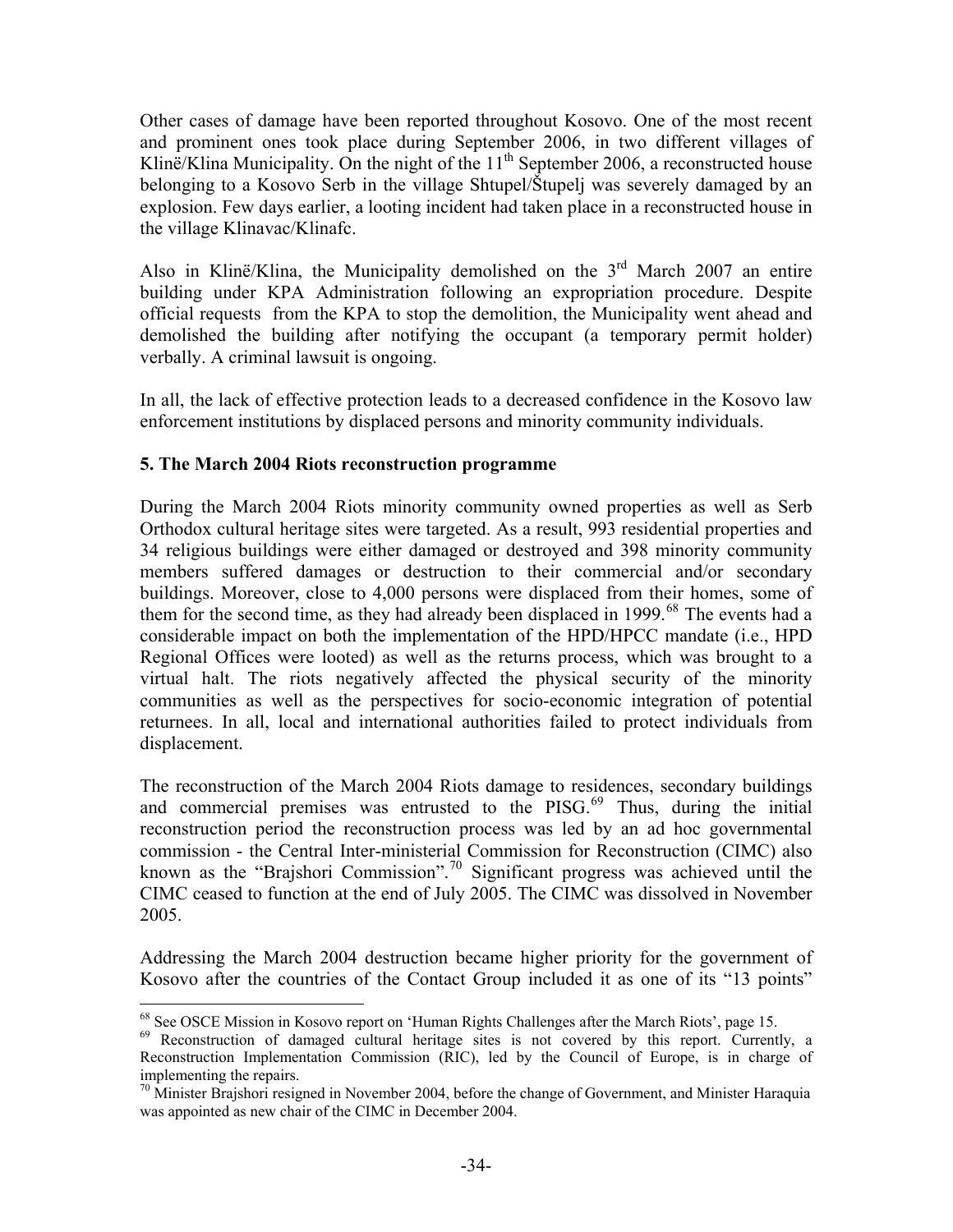<span id="page-34-0"></span>(priorities in Kosovo Standards implementation) in mid-2006. The Contact Group, thus, called for the completion of all housing reconstruction in the Kosovo Serb village of Svinjarë/Svinjare (Mitrovicë/Mitrovica) by the end of October 2006 and the reconstruction and/or compensation of commercial property damaged during the riots. In June 2006, at the request of the Prime Minister of Kosovo, the UNMIK SRSG decided that the Kosovo Protection Corps (KPC) would finalise outstanding reconstruction works in Svinjarë/Svinjare and will support the government in the resolution of pending complaints (Kosovo wide) related to the March 2004 riots physical reconstruction. The KPC undertook the works in Svinjarë/Svinjare while the Government established an ad hoc body in charge of reviewing all claims.

In all, as of January 2007, 897 of the residential properties (out of the 993 targeted) had been reconstructed and 289 of the cases involving secondary buildings had been addressed (either reconstructed or compensated). As of January 2007, a number of these complaints have been solved. The remaining 96 non reconstructed houses include 19 properties for which beneficiaries have refused reconstruction assistance, 20 properties in North Mitrovica which are not accessible due to security reasons as well as 57 properties destroyed in the "Podkalaj" neighbourhood of Prizren town for which a special programme has been developed, but is still awaiting funding three years later.

Regarding secondary buildings, there are still 49 pending cases (out of 338 eligible beneficiaries), the majority of which are related to disagreements as to the estimation of the compensation rate set by the CIMC. As for the provision of "start up assistance", 92 cases out of 635 are pending. Finally, there are still 24 cases, regarding commercial properties which have not been addressed. A PISG-run panel for resolving compensation and reconstruction claims (apart from claims concerning Svinjarë/Svinjare) was established in October 2006 to resolve all outstanding March 2004 Riots reconstruction complaints. The panel's task was to revise individual claims from beneficiaries as well as from contractors. To date, the panel has limited its review to contractor's claims and none of the other claims have been reviewed due to budgetary constraints.

The Government is hesitant to allocate further funds to the March 2004 reconstruction programme without indications that such interventions would facilitate the return of the displaced. Currently the Government has no further plans either for post-March 2004 reconstruction or to investigate claims. Available information of the numbers of displaced persons is also lacking. In January 2006, UNHCR estimated that 1,231 persons displaced during the March riots remained in displacement. However, no precise statistics on March 2004 riots displacement have been kept since then.

#### **6. Conclusions**

While both the international community and the Kosovo institutions have invested considerable resources and energy in ensuring the protection of the right of displaced persons to housing and property restitution, this has not translated in effective protection of the right, or in substantive sustainable returns. Approximately one third of the HPD caseload has indeed resulted in declaratory decisions over destroyed property.